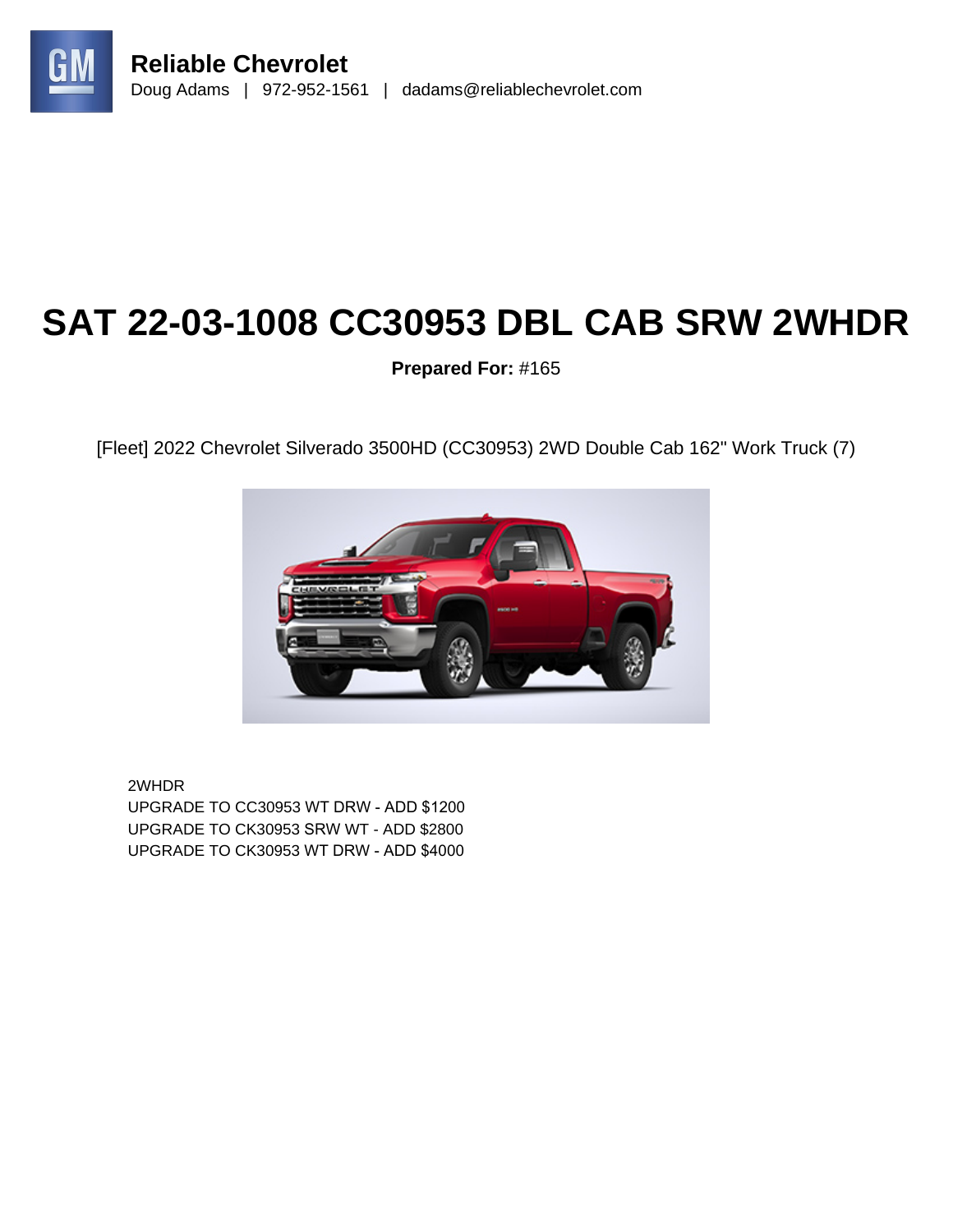

# **Price Summary**

**PRICE SUMMARY**

|                           | <b>MSRP</b> |
|---------------------------|-------------|
| <b>Base Price</b>         | \$39,600.00 |
| <b>Total Options</b>      | \$0.00      |
| Vehicle Subtotal          | \$39,600.00 |
| <b>Destination Charge</b> | \$1,695.00  |
| <b>Grand Total</b>        | \$41,295.00 |

This document contains information considered Confidential between GM and its Clients uniquely. The information provided is not intended for public disclosure. Prices, specifications, and availability are subject to change without notice, and do not include certain fees, taxes and charges that may be required by law or vary by manufacturer or region. Performance figures are guidelines only, and actual performance may vary. Photos may not represent actual vehicles or exact configurations. Content based on report preparer's input is subject to the accuracy of the input provided.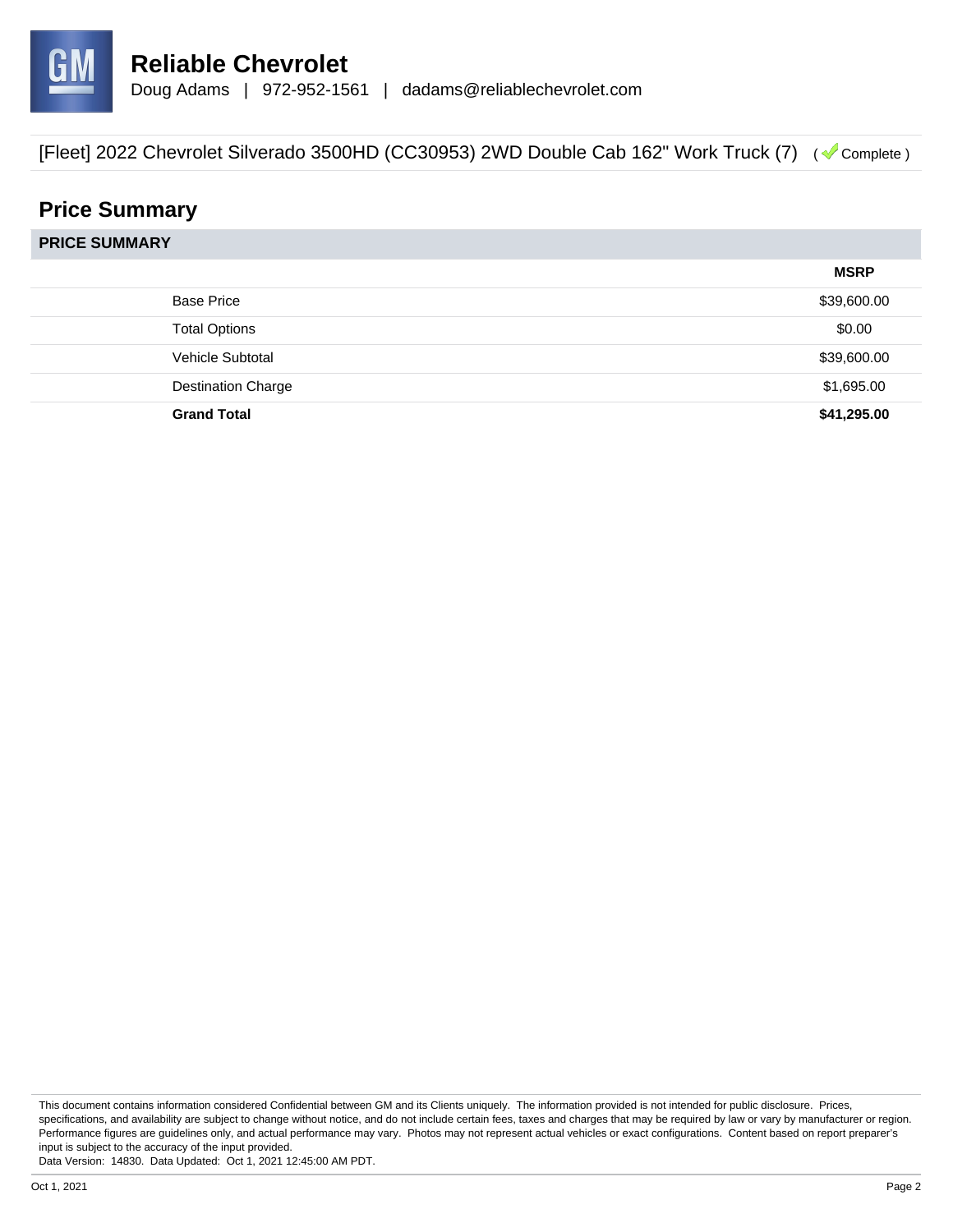

# **Optional Equipment**

| <b>BODY CODE</b> |                                                                                                                                                                                                                                                                                                                                                                                                                                                                                                                                                                                                                                                                  |                               |                              |             |  |
|------------------|------------------------------------------------------------------------------------------------------------------------------------------------------------------------------------------------------------------------------------------------------------------------------------------------------------------------------------------------------------------------------------------------------------------------------------------------------------------------------------------------------------------------------------------------------------------------------------------------------------------------------------------------------------------|-------------------------------|------------------------------|-------------|--|
| <b>CODE</b>      | <b>DESCRIPTION</b>                                                                                                                                                                                                                                                                                                                                                                                                                                                                                                                                                                                                                                               | <b>FRONT</b><br><b>WEIGHT</b> | <b>REAR</b><br><b>WEIGHT</b> | <b>MSRP</b> |  |
| E63              | Durabed, pickup bed (STD)                                                                                                                                                                                                                                                                                                                                                                                                                                                                                                                                                                                                                                        | $0.00$ lbs                    | $0.00$ lbs                   | \$0.00      |  |
| ZW9              | Pickup bed, delete includes capped fuel fill, (SFW) Back-up<br>alarm calibration, (9J4) rear bumper delete, (9L3) spare tire<br>delete and spare tire carrier delete. (Requires long bed model<br>and 17" or 18" wheels.) *CREDIT*                                                                                                                                                                                                                                                                                                                                                                                                                               | $0.00$ lbs                    | $0.00$ lbs                   | (\$1,155.00 |  |
|                  | <b>REAR WHEEL CONFIGURATION</b>                                                                                                                                                                                                                                                                                                                                                                                                                                                                                                                                                                                                                                  |                               |                              |             |  |
| <b>CODE</b>      | <b>DESCRIPTION</b>                                                                                                                                                                                                                                                                                                                                                                                                                                                                                                                                                                                                                                               | <b>FRONT</b><br><b>WEIGHT</b> | <b>REAR</b><br><b>WEIGHT</b> | <b>MSRP</b> |  |
| <b>DZW</b>       | Dual Rear Wheels includes LED hip marker lights (Requires<br>long bed model and (G9Y) 14,000 lbs. (6350 kg) GVWR.)<br>*Upon selection of this option the base price will change*                                                                                                                                                                                                                                                                                                                                                                                                                                                                                 | $0.00$ lbs                    | $0.00$ lbs                   | \$0.00      |  |
| <b>SRW</b>       | Single Rear Wheels (STD)                                                                                                                                                                                                                                                                                                                                                                                                                                                                                                                                                                                                                                         | $0.00$ lbs                    | $0.00$ lbs                   | Inc.        |  |
| <b>EMISSIONS</b> |                                                                                                                                                                                                                                                                                                                                                                                                                                                                                                                                                                                                                                                                  |                               |                              |             |  |
| <b>CODE</b>      | <b>DESCRIPTION</b>                                                                                                                                                                                                                                                                                                                                                                                                                                                                                                                                                                                                                                               | <b>FRONT</b><br><b>WEIGHT</b> | <b>REAR</b><br><b>WEIGHT</b> | <b>MSRP</b> |  |
| FE <sub>9</sub>  | Emissions, Federal requirements                                                                                                                                                                                                                                                                                                                                                                                                                                                                                                                                                                                                                                  | $0.00$ lbs                    | $0.00$ lbs                   | \$0.00      |  |
| NB <sub>8</sub>  | Emissions override, California (allows a dealer in states that<br>require California emissions - California, Connecticut,<br>Delaware, Maryland, Massachusetts, New Jersey, New York,<br>Oregon, Pennsylvania, Rhode Island or Washington - to order<br>Federal emissions for a vehicle that will be registered in a<br>state that has Federal emission requirements). Do not use for<br>vehicles that will be registered in California, Connecticut,<br>Delaware, Maryland, Massachusetts, New Jersey, New York,<br>Oregon, Pennsylvania, Rhode Island or Washington.<br>(Requires (FE9) Federal emissions requirements. Not<br>available in Maine or Vermont.) | $0.00$ lbs                    | $0.00$ lbs                   | \$0.00      |  |

This document contains information considered Confidential between GM and its Clients uniquely. The information provided is not intended for public disclosure. Prices, specifications, and availability are subject to change without notice, and do not include certain fees, taxes and charges that may be required by law or vary by manufacturer or region. Performance figures are guidelines only, and actual performance may vary. Photos may not represent actual vehicles or exact configurations. Content based on report preparer's input is subject to the accuracy of the input provided.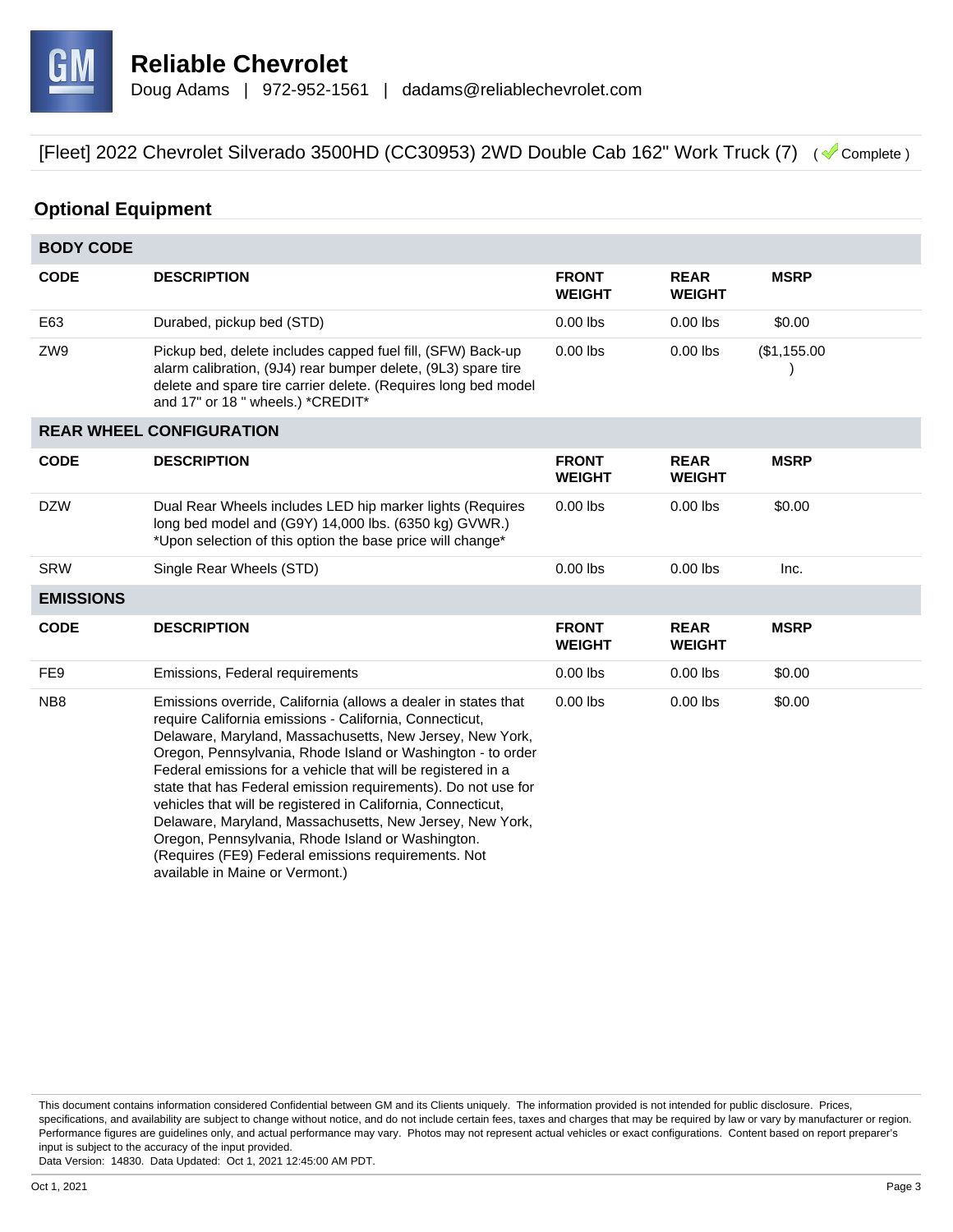

| <b>EMISSIONS</b> |                                                                                                                                                                                                                                                                                                                                                                                                                                                                                                                                                                                                                                                                                                         |                               |                              |             |
|------------------|---------------------------------------------------------------------------------------------------------------------------------------------------------------------------------------------------------------------------------------------------------------------------------------------------------------------------------------------------------------------------------------------------------------------------------------------------------------------------------------------------------------------------------------------------------------------------------------------------------------------------------------------------------------------------------------------------------|-------------------------------|------------------------------|-------------|
| <b>CODE</b>      | <b>DESCRIPTION</b>                                                                                                                                                                                                                                                                                                                                                                                                                                                                                                                                                                                                                                                                                      | <b>FRONT</b><br><b>WEIGHT</b> | <b>REAR</b><br><b>WEIGHT</b> | <b>MSRP</b> |
| NB <sub>9</sub>  | Emissions override, state-specific (for dealers ordering<br>vehicles in (YF5) or (NE1) emission states - California,<br>Connecticut, Delaware, Maine, Maryland, Massachusetts,<br>New Jersey, New York, Oregon, Pennsylvania, Rhode Island,<br>Vermont and Washington) (Allows a California dealer (YF5<br>emissions) to order (NE1) emissions with (NB9) emissions<br>override code for registration in (NE1) states; or, a<br>Connecticut, Delaware, Maine, Maryland, Massachusetts,<br>New Jersey, New York, Oregon, Pennsylvania, Rhode Island,<br>Vermont and Washington dealer (NE1 emissions) to order<br>(YF5) emissions with (NB9) emissions override code for<br>registration in California.) | $0.00$ lbs                    | $0.00$ lbs                   | \$0.00      |
| NC7              | Emissions override, Federal (for vehicles ordered by dealers<br>in Federal emission states with (YF5) or (NE1) emissions -<br>Not required for vehicles being shipped to California,<br>Connecticut, Delaware, Maine, Maryland, Massachusetts,<br>New Jersey, New York, Oregon, Pennsylvania, Rhode Island,<br>Vermont or Washington) (Requires (YF5) California state<br>emissions requirements or (NE1) Connecticut, Delaware,<br>Maine, Maryland, Massachusetts, New Jersey, New York,<br>Oregon, Pennsylvania, Rhode Island, Vermont or Washington<br>state emissions requirements.)                                                                                                                | $0.00$ lbs                    | $0.00$ lbs                   | \$0.00      |
| NE <sub>1</sub>  | Emissions, Connecticut, Delaware, Maine, Maryland,<br>Massachusetts, New Jersey, New York, Oregon,<br>Pennsylvania, Rhode Island, Vermont and Washington state<br>requirements                                                                                                                                                                                                                                                                                                                                                                                                                                                                                                                          | $0.00$ lbs                    | $0.00$ lbs                   | \$0.00      |
| YF <sub>5</sub>  | Emissions, California state requirements                                                                                                                                                                                                                                                                                                                                                                                                                                                                                                                                                                                                                                                                | $0.00$ lbs                    | $0.00$ lbs                   | \$0.00      |
| <b>ENGINE</b>    |                                                                                                                                                                                                                                                                                                                                                                                                                                                                                                                                                                                                                                                                                                         |                               |                              |             |
| <b>CODE</b>      | <b>DESCRIPTION</b>                                                                                                                                                                                                                                                                                                                                                                                                                                                                                                                                                                                                                                                                                      | <b>FRONT</b><br><b>WEIGHT</b> | <b>REAR</b><br><b>WEIGHT</b> | <b>MSRP</b> |
| L <sub>5</sub> P | Engine, Duramax 6.6L Turbo-Diesel V8, B20-Diesel<br>compatible (445 hp [332 kW] $@$ 2800 rpm, 910 lb-ft of torque<br>[1220 Nm] @ 1600 rpm) (Requires (JL1) trailer brake<br>controller. Regular Cab model requires (ZLQ) WT Fleet<br>Convenience Package or (PCV) WT Convenience Package.)                                                                                                                                                                                                                                                                                                                                                                                                              | $0.00$ lbs                    | $0.00$ lbs                   | \$9,890.00  |
| L8T              | Engine, 6.6L V8 with Direct Injection and Variable Valve<br>Timing, gasoline (401 hp [299 kW] @ 5200 rpm, 464 lb-ft of<br>torque [629 N-m] @ 4000 rpm) (STD)                                                                                                                                                                                                                                                                                                                                                                                                                                                                                                                                            | $0.00$ lbs                    | $0.00$ lbs                   | Inc.        |

This document contains information considered Confidential between GM and its Clients uniquely. The information provided is not intended for public disclosure. Prices, specifications, and availability are subject to change without notice, and do not include certain fees, taxes and charges that may be required by law or vary by manufacturer or region. Performance figures are guidelines only, and actual performance may vary. Photos may not represent actual vehicles or exact configurations. Content based on report preparer's input is subject to the accuracy of the input provided.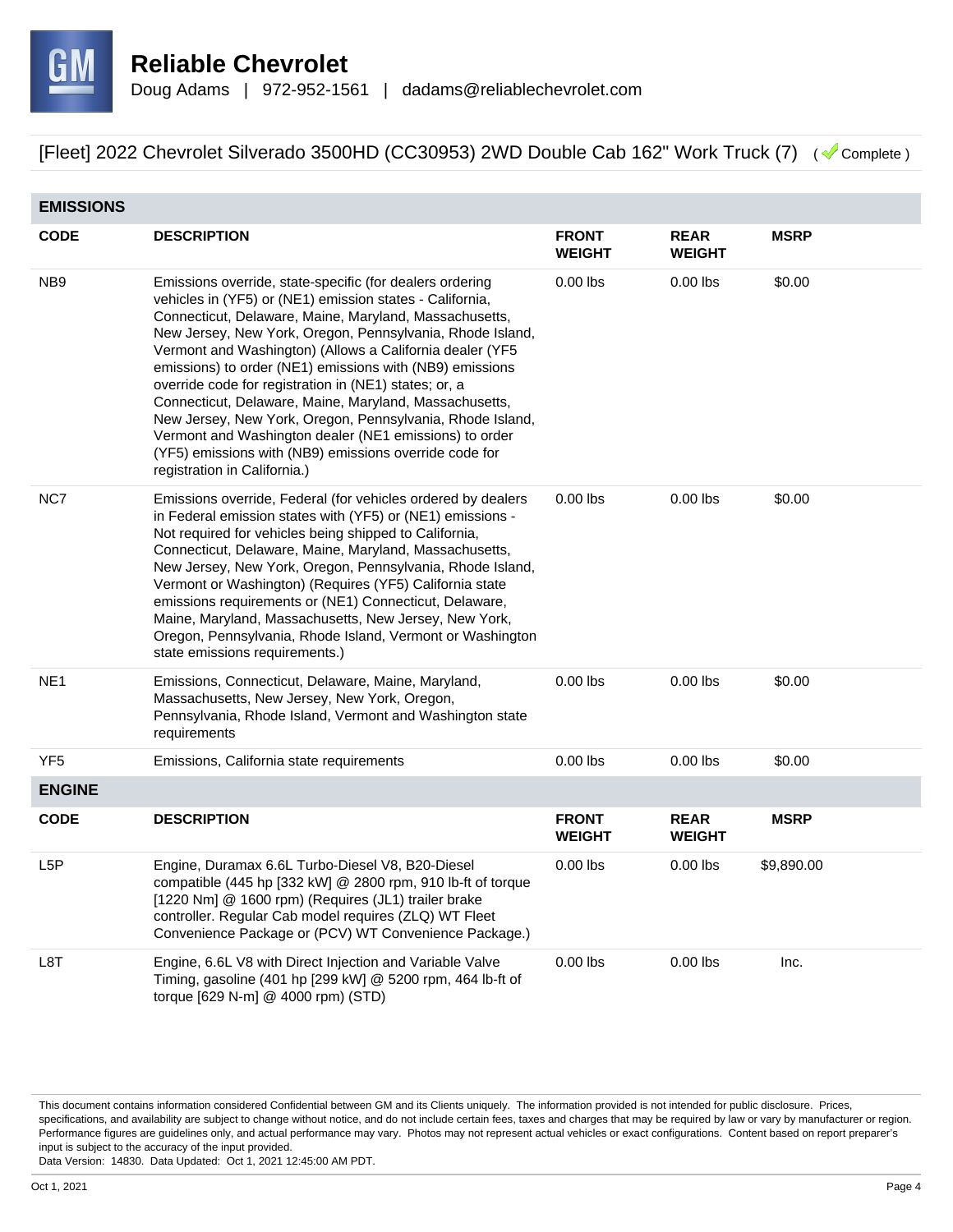

|                 | <b>TRANSMISSION</b>                                                                                                                                                                                  |                               |                              |             |  |
|-----------------|------------------------------------------------------------------------------------------------------------------------------------------------------------------------------------------------------|-------------------------------|------------------------------|-------------|--|
| <b>CODE</b>     | <b>DESCRIPTION</b>                                                                                                                                                                                   | <b>FRONT</b><br><b>WEIGHT</b> | <b>REAR</b><br><b>WEIGHT</b> | <b>MSRP</b> |  |
| <b>MGM</b>      | Transmission, Allison 10-speed automatic (Included and only<br>available with (L5P) Duramax 6.6L Turbo-Diesel V8 engine.<br>Not available with (PTO) Power Take-off.)                                | $0.00$ lbs                    | $0.00$ lbs                   | \$0.00      |  |
| <b>MGU</b>      | Transmission, Allison 10-speed automatic with integrated<br>Power Take-Off (PTO) (Requires (L5P) Duramax 6.6L Turbo-<br>Diesel V8 engine. Included and only available with (PTO)<br>Power Take-Off.) | $0.00$ lbs                    | $0.00$ lbs                   | \$0.00      |  |
| <b>MYD</b>      | Transmission, 6-speed automatic, heavy-duty (STD)<br>(Requires (L8T) 6.6L V8 gas engine.)                                                                                                            | $0.00$ lbs                    | $0.00$ lbs                   | \$0.00      |  |
| <b>GVWR</b>     |                                                                                                                                                                                                      |                               |                              |             |  |
| <b>CODE</b>     | <b>DESCRIPTION</b>                                                                                                                                                                                   | <b>FRONT</b><br><b>WEIGHT</b> | <b>REAR</b><br><b>WEIGHT</b> | <b>MSRP</b> |  |
| G9Y             | GVWR, 14,000 lbs. (6350 kg) with dual rear wheels (Included<br>and only available with dual rear wheels and long bed model.)                                                                         | $0.00$ lbs                    | $0.00$ lbs                   | \$0.00      |  |
| JFN             | GVWR, 11,100 lbs. (5035 kg) with single rear wheels (STD)<br>(Included and only available with CC30953 or CK30903 model<br>with (L8T) 6.6L V8 gas engine. Requires single rear wheels.)              | $0.00$ lbs                    | $0.00$ lbs                   | Inc.        |  |
| <b>JGR</b>      | GVWR, 11,850 lbs. (5375 kg) with single rear wheels<br>(Included and only available with CC30953 model and (L5P)<br>Duramax 6.6L Turbo-Diesel V8 engine. Requires single rear<br>wheels.)            | $0.00$ lbs                    | $0.00$ lbs                   | \$0.00      |  |
| <b>AXLE</b>     |                                                                                                                                                                                                      |                               |                              |             |  |
| <b>CODE</b>     | <b>DESCRIPTION</b>                                                                                                                                                                                   | <b>FRONT</b><br><b>WEIGHT</b> | <b>REAR</b><br><b>WEIGHT</b> | <b>MSRP</b> |  |
| GT4             | Rear axle, 3.73 ratio (Requires (L8T) 6.6L V8 gas engine. Not<br>available with (L5P) Duramax 6.6L Turbo-Diesel V8 engine.)                                                                          | $0.00$ lbs                    | $0.00$ lbs                   | \$0.00      |  |
| GU <sub>6</sub> | Rear axle, 3.42 ratio (Included and only available with (L5P)<br>Duramax 6.6L Turbo-Diesel V8 engine.)                                                                                               | $0.00$ lbs                    | $0.00$ lbs                   | \$0.00      |  |
|                 | PREFERRED EQUIPMENT GROUP                                                                                                                                                                            |                               |                              |             |  |
| <b>CODE</b>     | <b>DESCRIPTION</b>                                                                                                                                                                                   | <b>FRONT</b><br><b>WEIGHT</b> | <b>REAR</b><br><b>WEIGHT</b> | <b>MSRP</b> |  |
| 1WT             | Work Truck Preferred Equipment Group includes standard<br>equipment                                                                                                                                  | $0.00$ lbs                    | $0.00$ lbs                   | \$0.00      |  |

This document contains information considered Confidential between GM and its Clients uniquely. The information provided is not intended for public disclosure. Prices, specifications, and availability are subject to change without notice, and do not include certain fees, taxes and charges that may be required by law or vary by manufacturer or region. Performance figures are guidelines only, and actual performance may vary. Photos may not represent actual vehicles or exact configurations. Content based on report preparer's input is subject to the accuracy of the input provided.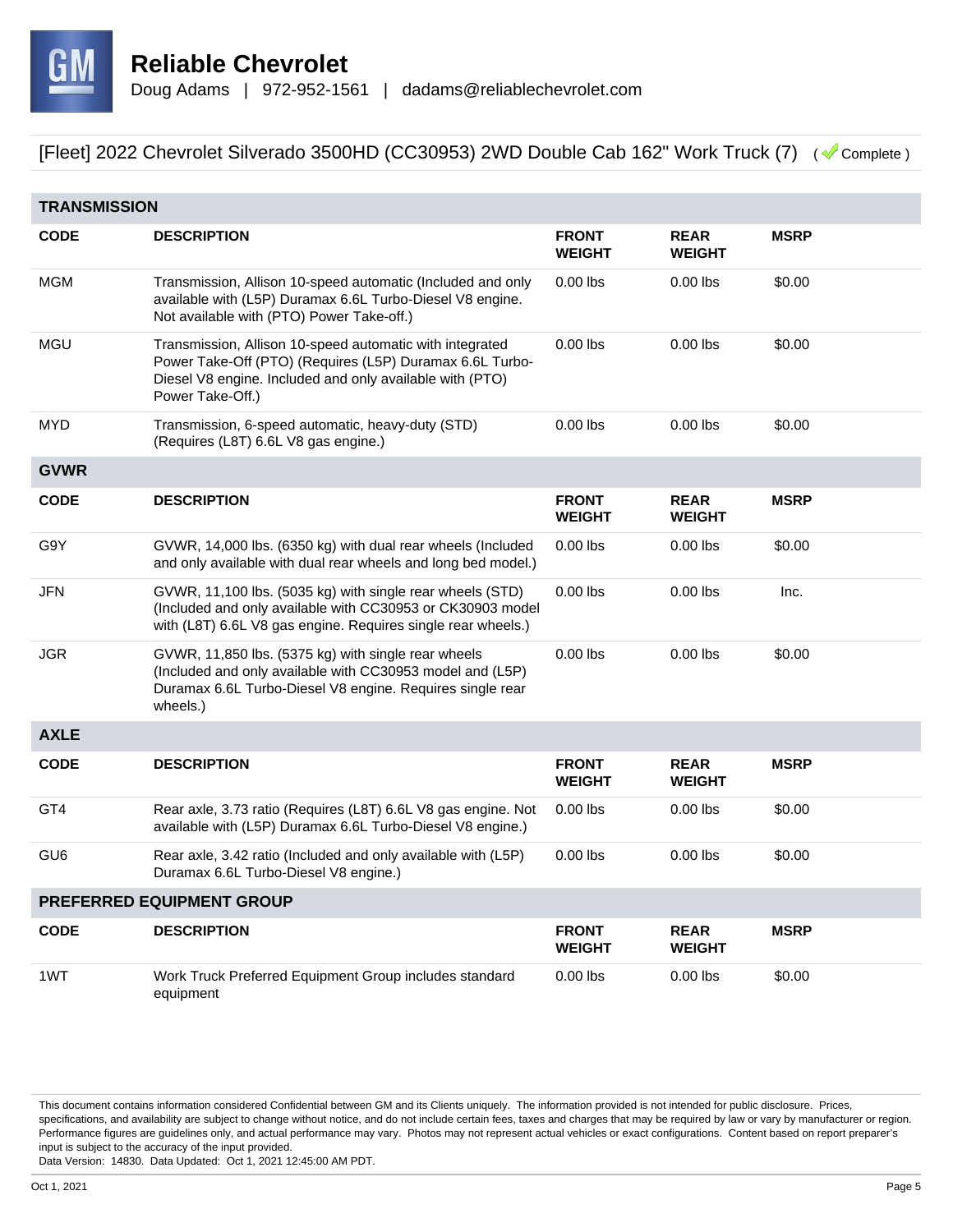

| <b>WHEELS</b>     |                                                                                                                                                                                                                                                                                                                                                               |                               |                              |             |
|-------------------|---------------------------------------------------------------------------------------------------------------------------------------------------------------------------------------------------------------------------------------------------------------------------------------------------------------------------------------------------------------|-------------------------------|------------------------------|-------------|
| <b>CODE</b>       | <b>DESCRIPTION</b>                                                                                                                                                                                                                                                                                                                                            | <b>FRONT</b><br><b>WEIGHT</b> | <b>REAR</b><br><b>WEIGHT</b> | <b>MSRP</b> |
| <b>PYT</b>        | Wheels, 18" (45.7 cm) painted steel (STD) (Requires single<br>rear wheels.)                                                                                                                                                                                                                                                                                   | $0.00$ lbs                    | $0.00$ lbs                   | Inc.        |
| <b>PYV</b>        | Wheels, 18" (45.7 cm) machined aluminum with Silver painted<br>accents, 6-spoke (Requires single rear wheels.)                                                                                                                                                                                                                                                | $0.00$ lbs                    | $0.00$ lbs                   | \$350.00    |
| <b>PYW</b>        | Wheels, 17" (43.2 cm) painted steel (Requires dual rear<br>wheels.)                                                                                                                                                                                                                                                                                           | $0.00$ lbs                    | $0.00$ lbs                   | \$0.00      |
| <b>TIRES</b>      |                                                                                                                                                                                                                                                                                                                                                               |                               |                              |             |
| <b>CODE</b>       | <b>DESCRIPTION</b>                                                                                                                                                                                                                                                                                                                                            | <b>FRONT</b><br><b>WEIGHT</b> | <b>REAR</b><br><b>WEIGHT</b> | <b>MSRP</b> |
| QF6               | Tires, LT275/70R18E all-terrain, blackwall (STD) (Requires<br>single rear wheels.)                                                                                                                                                                                                                                                                            | $0.00$ lbs                    | $0.00$ lbs                   | \$0.00      |
| QQO               | Tires, LT235/80R17E all-season highway, blackwall (Requires<br>dual rear wheels.)                                                                                                                                                                                                                                                                             | $0.00$ lbs                    | $0.00$ lbs                   | \$0.00      |
| QZT               | Tires, LT235/80R17E all-terrain, blackwall (Requires dual rear<br>wheels.)                                                                                                                                                                                                                                                                                    | $0.00$ lbs                    | $0.00$ lbs                   | \$200.00    |
| <b>SPARE TIRE</b> |                                                                                                                                                                                                                                                                                                                                                               |                               |                              |             |
| <b>CODE</b>       | <b>DESCRIPTION</b>                                                                                                                                                                                                                                                                                                                                            | <b>FRONT</b><br><b>WEIGHT</b> | <b>REAR</b><br><b>WEIGHT</b> | <b>MSRP</b> |
| ZQO               | Tire, spare LT235/80R17E highway (Included and only<br>available with (QQO) LT235/80R17E all-season highway,<br>blackwall tires with (E63) Durabed, pickup bed dual rear<br>wheel models. Available to order with (ZW9) pickup bed<br>delete and (QQO) LT235/80R17E all-season highway,<br>blackwall tires with dual rear wheel models.)                      | $0.00$ lbs                    | $0.00$ lbs                   | \$0.00      |
| <b>ZYG</b>        | Tire, spare LT275/70R18 all-terrain, blackwall (STD) (Included<br>and only available with (QF6) LT275/70R18E all-terrain,<br>blackwall tires with (E63) Durabed, pickup bed single rear<br>wheel models. Available to order when (ZW9) pickup bed<br>delete and (QF6) LT275/70R18E all-terrain, blackwall tires are<br>ordered with single rear wheel models) | $0.00$ lbs                    | $0.00$ lbs                   | \$0.00      |
| ZZT               | Tire, spare LT235/80R17E all-terrain (Included and only<br>available with (QZT) LT235/80R17E all-terrain, blackwall tires<br>with (E63) Durabed, pickup bed dual rear wheel models.<br>Available to order with (ZW9) pickup bed delete with (QZT)<br>LT235/80R17E all-terrain, blackwall tires with dual rear wheel<br>models)                                | $0.00$ lbs                    | $0.00$ lbs                   | \$0.00      |

This document contains information considered Confidential between GM and its Clients uniquely. The information provided is not intended for public disclosure. Prices, specifications, and availability are subject to change without notice, and do not include certain fees, taxes and charges that may be required by law or vary by manufacturer or region. Performance figures are guidelines only, and actual performance may vary. Photos may not represent actual vehicles or exact configurations. Content based on report preparer's input is subject to the accuracy of the input provided.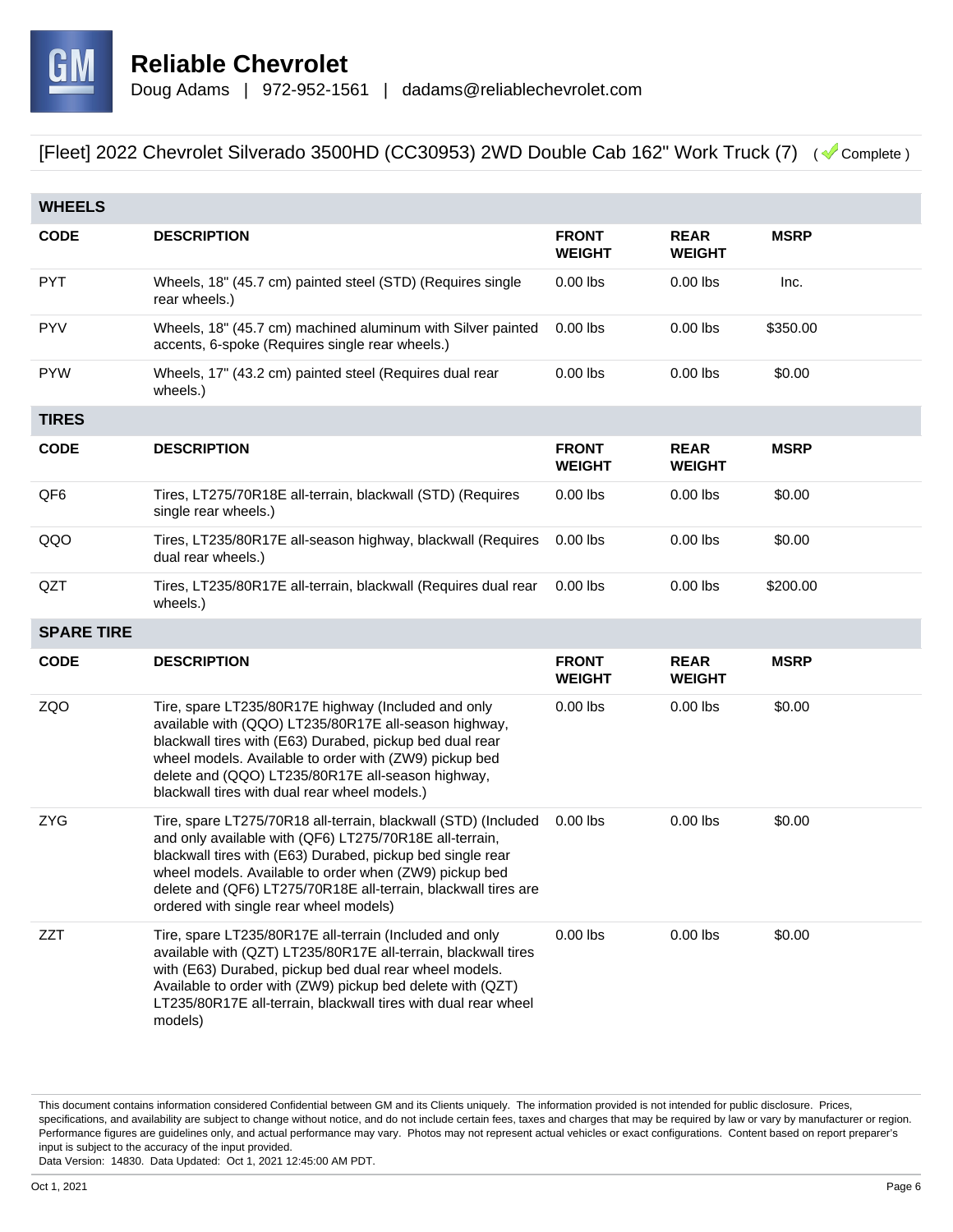

| <b>PAINT</b>     |                                                                                                                                                                                                                                                                                                     |                               |                              |             |
|------------------|-----------------------------------------------------------------------------------------------------------------------------------------------------------------------------------------------------------------------------------------------------------------------------------------------------|-------------------------------|------------------------------|-------------|
| <b>CODE</b>      | <b>DESCRIPTION</b>                                                                                                                                                                                                                                                                                  | <b>FRONT</b><br><b>WEIGHT</b> | <b>REAR</b><br><b>WEIGHT</b> | <b>MSRP</b> |
| G7C              | Red Hot                                                                                                                                                                                                                                                                                             | $0.00$ lbs                    | $0.00$ lbs                   | \$0.00      |
| GA0              | Northsky Blue Metallic                                                                                                                                                                                                                                                                              | $0.00$ lbs                    | $0.00$ lbs                   | \$0.00      |
| GAN              | Silver Ice Metallic                                                                                                                                                                                                                                                                                 | $0.00$ lbs                    | $0.00$ lbs                   | \$0.00      |
| GAZ              | <b>Summit White</b>                                                                                                                                                                                                                                                                                 | $0.00$ lbs                    | $0.00$ lbs                   | \$0.00      |
| <b>GBA</b>       | <b>Black</b>                                                                                                                                                                                                                                                                                        | $0.00$ lbs                    | $0.00$ lbs                   | \$0.00      |
| <b>GHR</b>       | <b>Greenstone Metallic</b>                                                                                                                                                                                                                                                                          | $0.00$ lbs                    | $0.00$ lbs                   | \$0.00      |
| <b>SEAT TYPE</b> |                                                                                                                                                                                                                                                                                                     |                               |                              |             |
| <b>CODE</b>      | <b>DESCRIPTION</b>                                                                                                                                                                                                                                                                                  | <b>FRONT</b><br><b>WEIGHT</b> | <b>REAR</b><br><b>WEIGHT</b> | <b>MSRP</b> |
| AE7              | Seats, front 40/20/40 split-bench with upper covered armrest<br>storage with fixed lumbar (STD)                                                                                                                                                                                                     | $0.00$ lbs                    | $0.00$ lbs                   | \$0.00      |
| <b>SEAT TRIM</b> |                                                                                                                                                                                                                                                                                                     |                               |                              |             |
| <b>CODE</b>      | <b>DESCRIPTION</b>                                                                                                                                                                                                                                                                                  | <b>FRONT</b><br><b>WEIGHT</b> | <b>REAR</b><br><b>WEIGHT</b> | <b>MSRP</b> |
| HOU              | Jet Black, Cloth seat trim (Requires (A2X) 10-way power<br>driver seat adjuster and (ZLQ) WT Fleet Convenience<br>Package or (PCV) WT Convenience Package.)                                                                                                                                         | $0.00$ lbs                    | $0.00$ lbs                   | \$0.00      |
| H <sub>1</sub> T | Jet Black, Cloth seat trim                                                                                                                                                                                                                                                                          | $0.00$ lbs                    | $0.00$ lbs                   | \$0.00      |
| H2G              | Jet Black, Vinyl seat trim                                                                                                                                                                                                                                                                          | $0.00$ lbs                    | $0.00$ lbs                   | \$0.00      |
| <b>RADIO</b>     |                                                                                                                                                                                                                                                                                                     |                               |                              |             |
| <b>CODE</b>      | <b>DESCRIPTION</b>                                                                                                                                                                                                                                                                                  | <b>FRONT</b><br><b>WEIGHT</b> | <b>REAR</b><br><b>WEIGHT</b> | <b>MSRP</b> |
| <b>IOR</b>       | Audio system, Chevrolet Infotainment 3 system, 7" diagonal<br>color touchscreen, AM/FM stereo. Additional features for<br>compatible phones include: Bluetooth audio streaming for 2<br>active devices, voice command pass-through to phone, wired<br>Apple CarPlay and Android Auto capable. (STD) | $0.00$ lbs                    | $0.00$ lbs                   | \$0.00      |

This document contains information considered Confidential between GM and its Clients uniquely. The information provided is not intended for public disclosure. Prices, specifications, and availability are subject to change without notice, and do not include certain fees, taxes and charges that may be required by law or vary by manufacturer or region. Performance figures are guidelines only, and actual performance may vary. Photos may not represent actual vehicles or exact configurations. Content based on report preparer's input is subject to the accuracy of the input provided.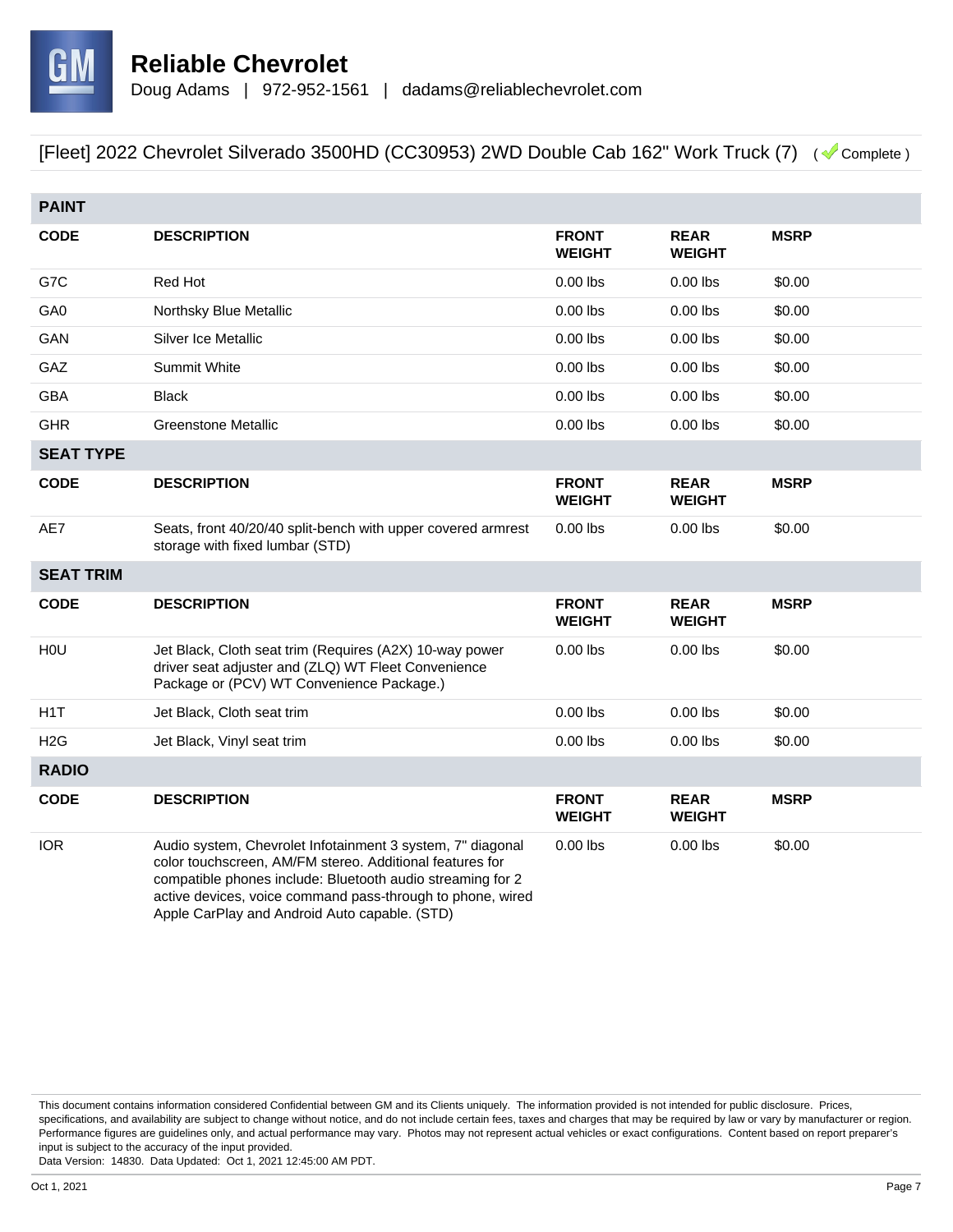

#### **ADDITIONAL EQUIPMENT - PACKAGE CODE DESCRIPTION FRONT WEIGHT REAR WEIGHT MSRP** CMT Gooseneck / 5th Wheel Package includes (Z6A) Gooseneck / 5th Wheel Prep Package (Regular Cab model requires (ZLQ) WT Fleet Convenience Package or (PCV) WT Convenience Package. Includes (JL1) Trailer brake controller and (CGN) Chevytec spray-on bedliner. Not available with (ZW9) pickup bed delete.) 0.00 lbs 0.00 lbs \$1,365.00 PCV WT Convenience Package includes (AQQ) Remote Keyless Entry, (QT5) EZ Lift power lock and release tailgate, (AKO) tinted windows, (C49) rear-window defogger, (K34) cruise control, (DBG) power trailer mirrors with heated upper glass and manual extending/folding (Not available with (ZLQ) WT Fleet Convenience Package. (DBG) trailering mirrors may be upgraded to (DWI) trailering mirrors or (DLN) mirrors. Not available with CC30943 or CC30953 dual rear wheel models with (ZW9) pickup bed delete.) 0.00 lbs 0.00 lbs \$1,185.00 PQA WT Safety Package includes (UD5) Front and Rear Park Assist, (UKC) Lane Change Alert with Side Blind Zone Alert, (UFG) Rear Cross Traffic Alert, (V46) Chrome front bumper and (VJH) Chrome rear bumper (Requires (ZLQ) WT Fleet Convenience Package or (PCV) WT Convenience Package, (C49) rear-window defogger, (KI4) 120-volt power outlet, (KC9) 120-volt bed-mounted power outlet, (JL1) trailer brake controller and (DWI) trailer mirrors. Not available with (UD7) rear park assist or (ZW9) pickup bed delete.) 0.00 lbs 0.00 lbs \$1,090.00 RGE Safety Confidence Package includes (UEU) Forward Collision Alert, (UHY) Automatic Emergency Braking, (K34) Cruise Control, (UK3) Steering wheel audio controls and (UDD) Driver Information Center (Not available with (ZW9) pickup bed delete.) 0.00 lbs 0.00 lbs \$615.00 Z6A Gooseneck / 5th Wheel Prep Package -- Hitch platform to accept Gooseneck or 5th Wheel hitch. Includes hitch platform with tray to accept ball, stamped bed holes with removable caps installed and bed mounted 7-pin trailer harness (similar to UY2 harness). (Included and only available with (CMT) Gooseneck / 5th Wheel Package or (NHT) Max Trailering Package. With (NHT) Max Trailering Package will not include stamped bed hole caps or (CGN) Chevytec spray-on bedliner.) 0.00 lbs 0.00 lbs \$0.00 ZLQ WT Fleet Convenience Package includes (AQQ) Remote Keyless Entry, (K34) Cruise Control, (QT5) EZ Lift power lock and release tailgate and (DBG) outside power-adjustable vertical trailering with heated upper glass (Not available with (PCV) WT Convenience Package. 0.00 lbs 0.00 lbs \$760.00

This document contains information considered Confidential between GM and its Clients uniquely. The information provided is not intended for public disclosure. Prices, specifications, and availability are subject to change without notice, and do not include certain fees, taxes and charges that may be required by law or vary by manufacturer or region. Performance figures are guidelines only, and actual performance may vary. Photos may not represent actual vehicles or exact configurations. Content based on report preparer's input is subject to the accuracy of the input provided.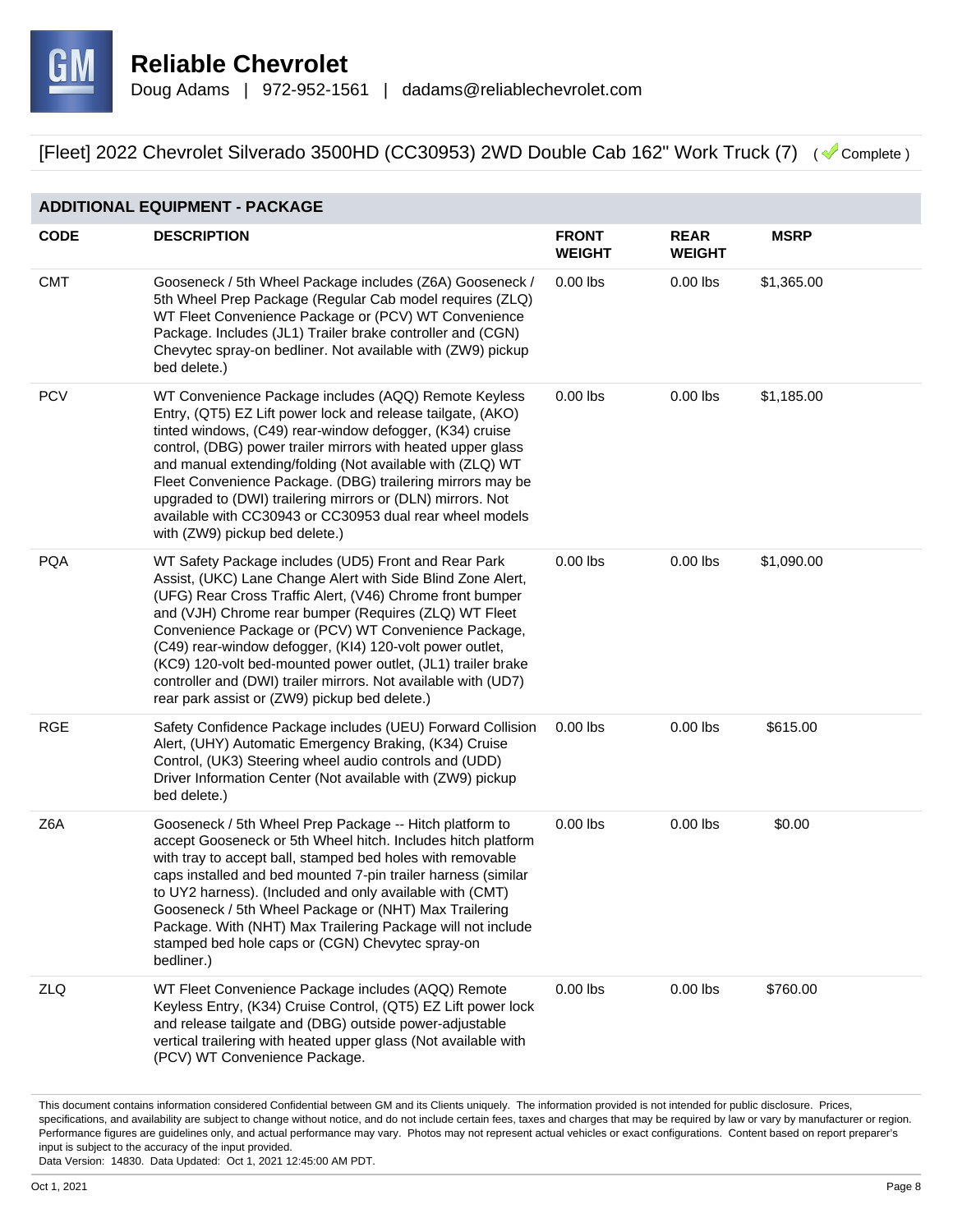

#### **ADDITIONAL EQUIPMENT - MECHANICAL CODE DESCRIPTION FRONT WEIGHT REAR WEIGHT MSRP** 5M7 Speedometer calibration, provisions Provides an owners manual supplement listing of speedometer calibrations to be programmed into the powertrain control module (PCM), after sale, to accommodate tire size changes utilized by railroad equipment. See Upfitter Integration website www.gmupfitter.com Technical Bulletins section for calibration listing and instructions. (Requires (L8T) 6.6L V8 gas engine. Not available with SEO (9C2), (9B9) or (9D7) governors.) 0.00 lbs 0.00 lbs \$50.00 9B9 Governor, electronic speed sensor set to 70 MPH Provides electronic software to limit maximum road speed to 70-MPH. Cruise control limited to 65 MPH. (Not available with SEO (5M7) Speedometer calibration, SEO (9C2) 65mph governor or SEO (9D7) 75mph governor.) 0.00 lbs 0.00 lbs \$50.00 9C2 Governor, electronic speed sensor set to 65 MPH Provides electronic software to limit maximum road speed to 65-MPH. Cruise control limited to 60 MPH. (Not available with SEO (5M7) Speedometer calibration, SEO (9B9) 70mph governor or SEO (9D7) 75 mph governor.) 0.00 lbs 0.00 lbs \$50.00 9D7 Governor, electronic speed sensor set to 75 MPH Provides electronic software to limit maximum road speed to 75-MPH. Cruise control limited to 70 MPH. (Not available with SEO (5M7) Speedometer calibration, SEO (9C2) 65mph governor or SEO (9B9) 70mph governor.) 0.00 lbs 0.00 lbs \$50.00 Battery, heavy-duty dual 730 cold-cranking amps/70 Amp-hr maintenance-free with rundown protection and retained accessory power (Included and only available with (L5P) Duramax 6.6L Turbo-Diesel V8 engine.) 0.00 lbs 0.00 lbs \$0.00 Capped Fuel Fill (Included and only available with (L5P) Duramax 6.6L Turbo-Diesel V8 engine or (ZW9) pickup bed delete.) 0.00 lbs 0.00 lbs \$0.00 F60 Heavy Duty Front Spring/Camper Package Note: If ordered for Camper usage, recommend ordering (UY2) Trailering wiring provisions (Included with (NHT) Max Trailering Package. Not available with (VYU) Snow Plow Prep/Camper Package.) 0.00 lbs 0.00 lbs \$45.00 FHS E85 FlexFuel capable (Requires (L8T) 6.6L V8 gas engine and (JL1) trailer brake controller. Regular Cab model requires (ZLQ) WT Fleet Convenience Package or (PCV) WT Convenience Package. Not available with (ZW9) pickup bed delete.) 0.00 lbs 0.00 lbs \$100.00

This document contains information considered Confidential between GM and its Clients uniquely. The information provided is not intended for public disclosure. Prices, specifications, and availability are subject to change without notice, and do not include certain fees, taxes and charges that may be required by law or vary by manufacturer or region. Performance figures are guidelines only, and actual performance may vary. Photos may not represent actual vehicles or exact configurations. Content based on report preparer's input is subject to the accuracy of the input provided.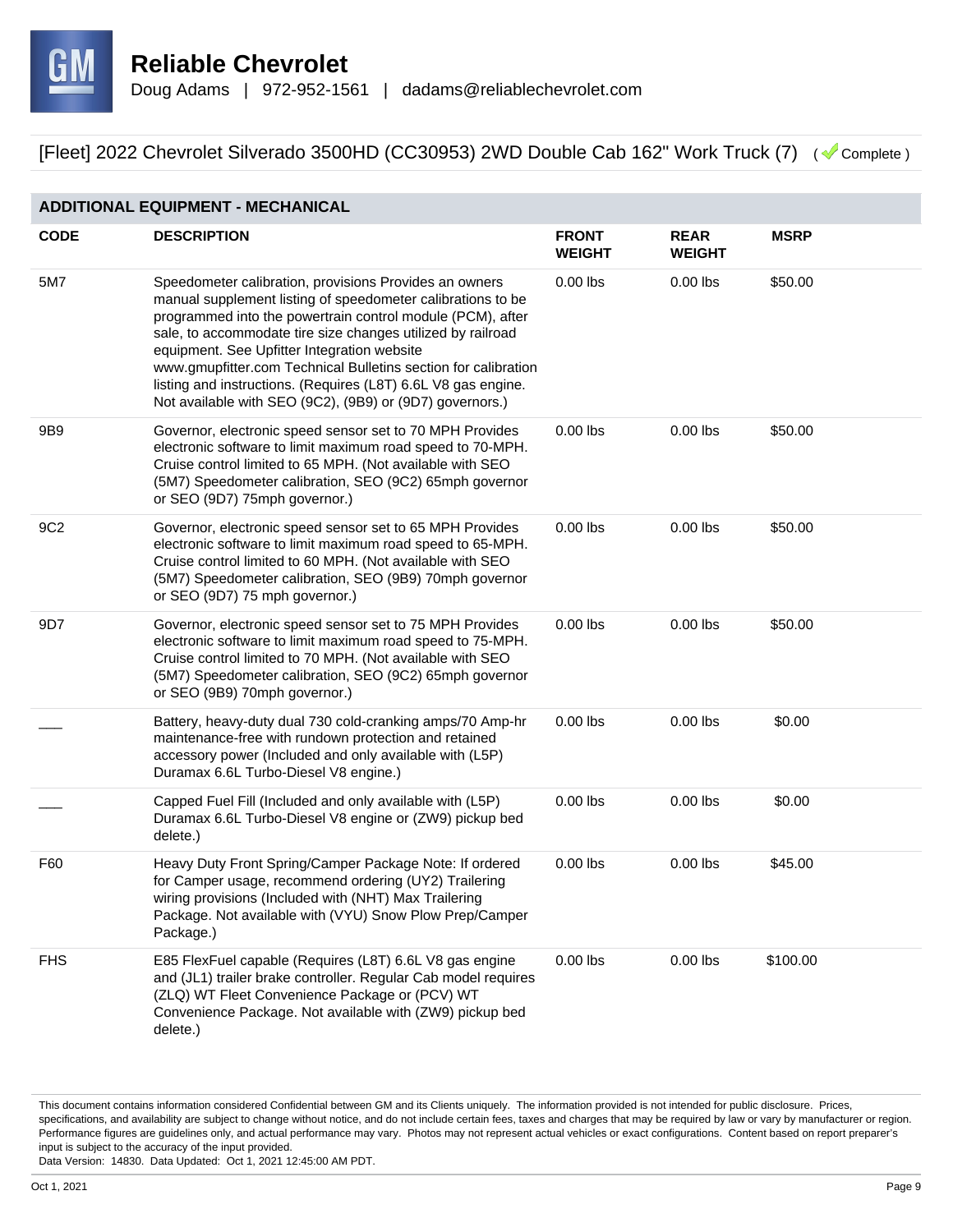

| <b>ADDITIONAL EQUIPMENT - MECHANICAL</b> |                                                                                                                                                                                                                                                                                                       |                               |                              |             |  |
|------------------------------------------|-------------------------------------------------------------------------------------------------------------------------------------------------------------------------------------------------------------------------------------------------------------------------------------------------------|-------------------------------|------------------------------|-------------|--|
| <b>CODE</b>                              | <b>DESCRIPTION</b>                                                                                                                                                                                                                                                                                    | <b>FRONT</b><br><b>WEIGHT</b> | <b>REAR</b><br><b>WEIGHT</b> | <b>MSRP</b> |  |
| <b>FPF</b>                               | DPF, diesel particulate filter, manual regeneration customer<br>regeneration will not be allowed until the DPF load percentage<br>has reached 100% full and a driver information center (DIC)<br>message has been shown (Requires (L5P) Duramax 6.6L<br>Turbo-Diesel V8 engine.)                      | $0.00$ lbs                    | $0.00$ lbs                   | \$250.00    |  |
| JL1                                      | Trailer brake controller, integrated (Requires (ZLQ) WT Fleet<br>Convenience Package, (PCV) WT Convenience Package or<br>(L5P) Duramax 6.6L Turbo-Diesel V8 engine. Included with<br>(CMT) Gooseneck / 5th Wheel Package.)                                                                            | $0.00$ lbs                    | $0.00$ lbs                   | \$275.00    |  |
| K05                                      | Engine block heater (Included with (L5P) Duramax 6.6L Turbo<br>-Diesel V8 engine.)                                                                                                                                                                                                                    | $0.00$ lbs                    | $0.00$ lbs                   | \$100.00    |  |
| K40                                      | Exhaust brake (Included and only available with (L5P)<br>Duramax 6.6L Turbo-Diesel V8 engine.)                                                                                                                                                                                                        | $0.00$ lbs                    | $0.00$ lbs                   | \$0.00      |  |
| K4B                                      | Battery, auxiliary, 730 cold-cranking amps/70 Amp-hr<br>(Requires (L8T) 6.6L V8 gas engine and either (KW5) 220-<br>amp alternator or (KHF) dual alternators. Not available with<br>(KW7) 170-amp alternator.)                                                                                        | $0.00$ lbs                    | $0.00$ lbs                   | \$135.00    |  |
| KHF                                      | Alternators, dual, 220-amps primary, 170-amps auxiliary<br>(Requires (K4B) auxiliary battery with (L8T) 6.6L V8 gas<br>engine.)                                                                                                                                                                       | $0.00$ lbs                    | $0.00$ lbs                   | \$380.00    |  |
| KW <sub>5</sub>                          | Alternator, 220 amps (Included with (L5P) Duramax 6.6L<br>Turbo-Diesel V8 engine or (VYU) Snow Plow Prep/Camper<br>Package. Free flow on (L8T) 6.6L V8 gas engine.)                                                                                                                                   | $0.00$ lbs                    | $0.00$ lbs                   | \$150.00    |  |
| <b>NZZ</b>                               | Skid Plates protect the oil pan, front axle and transfer case<br>(Included with (Z71) Z71 Off-Road Package or (VYU) Snow<br>Plow Prep/Camper Package.)                                                                                                                                                | $0.00$ lbs                    | $0.00$ lbs                   | \$150.00    |  |
| <b>PTO</b>                               | Power Take-Off (Requires (L5P) Duramax 6.6L Turbo-Diesel<br>V8 engine and (K34) Cruise Control. Includes (MGU) 10-<br>speed transmission.)                                                                                                                                                            | $0.00$ lbs                    | $0.00$ lbs                   | \$995.00    |  |
| UF3                                      | High idle switch (Requires (K34) Cruise Control. Not available<br>with (PTO) Power Take-off.)                                                                                                                                                                                                         | $0.00$ lbs                    | $0.00$ lbs                   | \$200.00    |  |
| UY <sub>2</sub>                          | Trailering wiring provisions for trailering, 5th wheel and<br>gooseneck trailer, includes additional 7-way wiring harness<br>located at the rear of the pickup bed attached to the rear<br>frame cross member (Not available with (CMT) Gooseneck /<br>5th Wheel Package or (ZW9) pickup bed delete.) | $0.00$ lbs                    | $0.00$ lbs                   | \$35.00     |  |

This document contains information considered Confidential between GM and its Clients uniquely. The information provided is not intended for public disclosure. Prices, specifications, and availability are subject to change without notice, and do not include certain fees, taxes and charges that may be required by law or vary by manufacturer or region. Performance figures are guidelines only, and actual performance may vary. Photos may not represent actual vehicles or exact configurations. Content based on report preparer's input is subject to the accuracy of the input provided.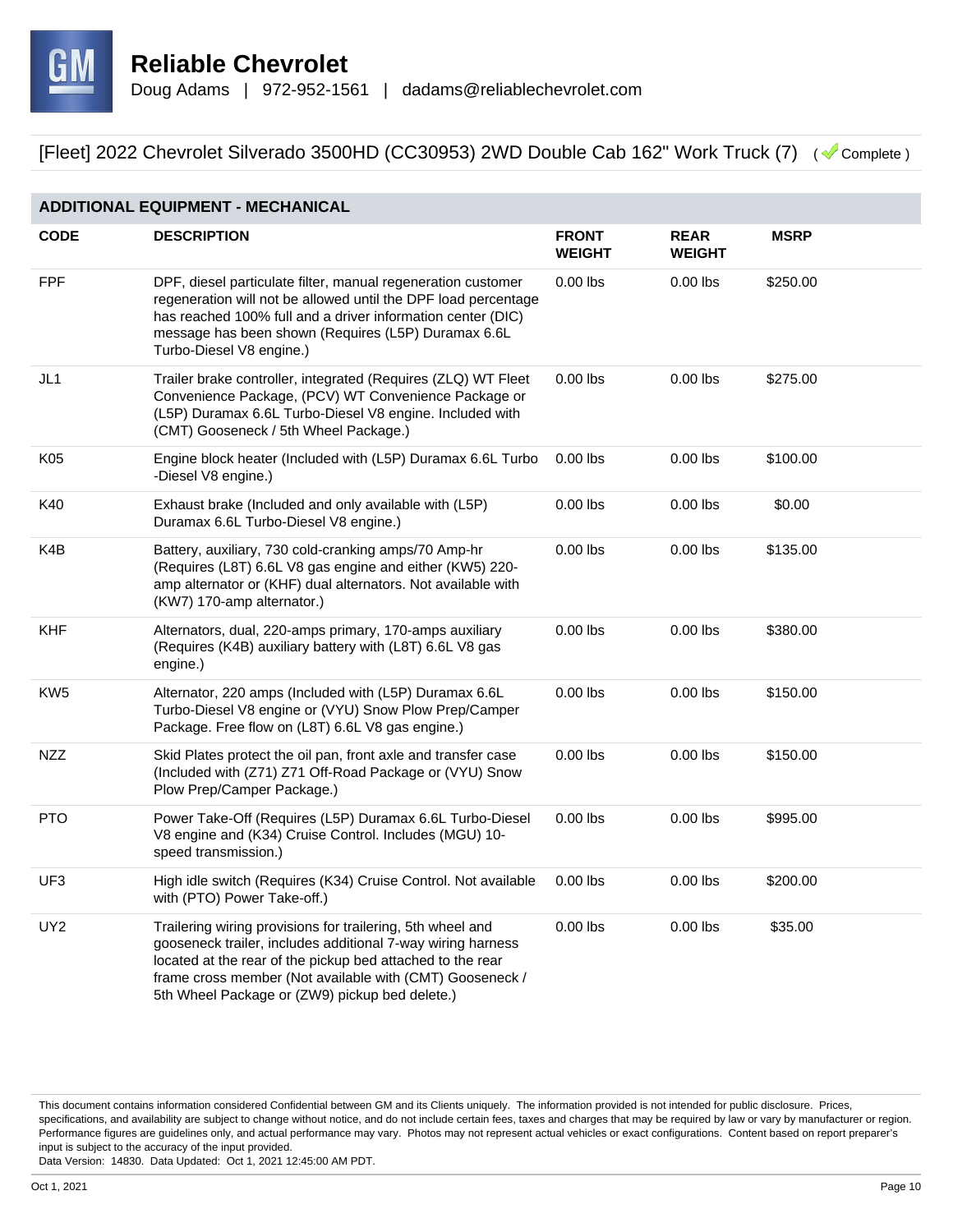

| <b>ADDITIONAL EQUIPMENT - EXTERIOR</b> |                                                                                                                                                                                                                                                                                    |                               |                              |             |  |
|----------------------------------------|------------------------------------------------------------------------------------------------------------------------------------------------------------------------------------------------------------------------------------------------------------------------------------|-------------------------------|------------------------------|-------------|--|
| <b>CODE</b>                            | <b>DESCRIPTION</b>                                                                                                                                                                                                                                                                 | <b>FRONT</b><br><b>WEIGHT</b> | <b>REAR</b><br><b>WEIGHT</b> | <b>MSRP</b> |  |
| 01U                                    | Special Exterior Color All normally body colored non-sheet<br>metal parts will be black including front fender extensions, cab<br>spoiler on Double & Crew cabs and LT trim door handles. May<br>require extended lead time.                                                       | $0.00$ lbs                    | $0.00$ lbs                   | \$0.00      |  |
| 5Z4                                    | Spare wheel, carrier and lock delete (Requires long bed<br>model. Includes (9L3) Spare tire delete. Not available with<br>(5H1) 2 additional keys for a single key system or (ZW9)<br>pickup bed delete.) *CREDIT*                                                                 | $0.00$ lbs                    | $0.00$ lbs                   | (\$20.00)   |  |
| 8F2                                    | Ornamentation, delete (Not available with (9R1) pickup bed<br>decal delete or (9M4) tailgate nameplate and decal delete.)                                                                                                                                                          | $0.00$ lbs                    | $0.00$ lbs                   | \$0.00      |  |
| 9J4                                    | Bumper, rear, delete (Included and only available with (ZW9)<br>pickup bed delete.)                                                                                                                                                                                                | $0.00$ lbs                    | $0.00$ lbs                   | \$0.00      |  |
| 9L3                                    | Spare tire delete (Included and only available with (ZW9)<br>pickup bed delete or (5Z4) spare wheel, carrier and lock<br>delete.)                                                                                                                                                  | $0.00$ lbs                    | $0.00$ lbs                   | \$0.00      |  |
| 9M4                                    | Decal and nameplate delete, tailgate (Not available with SEO<br>(8F2) ornamentation delete or (ZW9) pickup bed delete.)                                                                                                                                                            | $0.00$ lbs                    | $0.00$ lbs                   | \$0.00      |  |
| 9V <sub>5</sub>                        | Paints, solid, Woodland Green All normally body colored non-<br>sheet metal parts will be black including front fender<br>extensions, cab spoiler on Double & Crew cabs and LT trim<br>door handles. May require extended lead time. (Requires<br>(01U) Special Exterior Color.)   | $0.00$ lbs                    | $0.00$ lbs                   | \$450.00    |  |
| 9W3                                    | Paints, solid, Wheatland Yellow All normally body colored non<br>-sheet metal parts will be black including front fender<br>extensions, cab spoiler on Double & Crew cabs and LT trim<br>door handles. May require extended lead time. (Requires<br>(01U) Special Exterior Color.) | $0.00$ lbs                    | $0.00$ lbs                   | \$450.00    |  |
| 9W4                                    | Paints, solid, Tangier Orange All normally body colored non-<br>sheet metal parts will be black including front fender<br>extensions, cab spoiler on Double & Crew cabs and LT trim<br>door handles. May require extended lead time. (Requires<br>(01U) Special Exterior Color.)   | $0.00$ lbs                    | $0.00$ lbs                   | \$450.00    |  |
| <b>AKO</b>                             | Glass, deep-tinted (Included with (PCV) WT Convenience<br>Package.)                                                                                                                                                                                                                | $0.00$ lbs                    | $0.00$ lbs                   | \$200.00    |  |
| <b>BHP</b>                             | Winter Grille Cover (Included and only available with (L5P)<br>Duramax 6.6L Turbo-Diesel V8 engine.)                                                                                                                                                                               | $0.00$ lbs                    | $0.00$ lbs                   | \$0.00      |  |

This document contains information considered Confidential between GM and its Clients uniquely. The information provided is not intended for public disclosure. Prices, specifications, and availability are subject to change without notice, and do not include certain fees, taxes and charges that may be required by law or vary by manufacturer or region. Performance figures are guidelines only, and actual performance may vary. Photos may not represent actual vehicles or exact configurations. Content based on report preparer's input is subject to the accuracy of the input provided.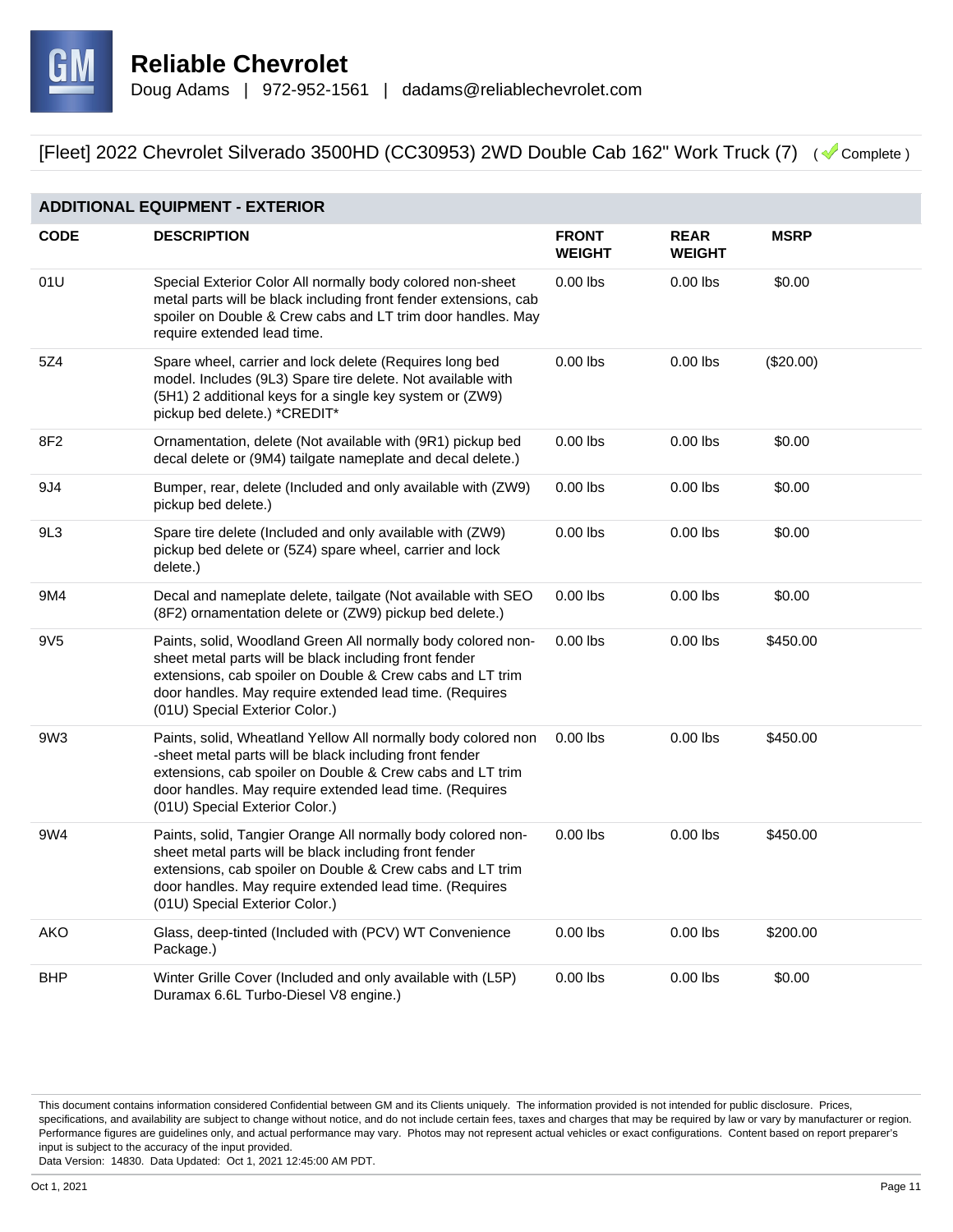

#### **ADDITIONAL EQUIPMENT - EXTERIOR**

| <b>CODE</b>     | <b>DESCRIPTION</b>                                                                                                                                                                                                                                                                                                                                                                                                                                                                                                                                       | <b>FRONT</b><br><b>WEIGHT</b> | <b>REAR</b><br><b>WEIGHT</b> | <b>MSRP</b> |
|-----------------|----------------------------------------------------------------------------------------------------------------------------------------------------------------------------------------------------------------------------------------------------------------------------------------------------------------------------------------------------------------------------------------------------------------------------------------------------------------------------------------------------------------------------------------------------------|-------------------------------|------------------------------|-------------|
| <b>CGN</b>      | Chevytec spray-on bedliner Black with Chevrolet logo (does<br>not include spray-on liner on tailgate due to Black composite<br>inner panel) (Included with (CMT) Gooseneck / 5th Wheel<br>Package or (ANQ) Alaskan Snow Plow Special Edition. Not<br>available with (ZW9) pickup bed delete or (NHT) Max<br>Trailering Package. Not available with any Ship Thrus<br>EXCEPT (TCE), (TCH), (VSH) or (VTV).)                                                                                                                                               | $0.00$ lbs                    | $0.00$ lbs                   | \$545.00    |
| <b>DBG</b>      | Mirrors, outside power-adjustable vertical trailering with<br>heated upper glass lower convex mirrors, integrated turn<br>signals, manual folding/extending (extends 3.31" [84.25mm])<br>(Included and only available with (ZLQ) WT Fleet<br>Convenience Package or (PCV) WT Convenience Package.)                                                                                                                                                                                                                                                       | $0.00$ lbs                    | $0.00$ lbs                   | \$0.00      |
| <b>DLN</b>      | Mirrors, outside heated power-adjustable, manual folding<br>(Passenger mirror includes flat glass, not convex) smaller non<br>-trailer mirror, 11.2" (284.73mm) x 7.15" (181.69mm)<br>(Requires (ZLQ) WT Fleet Convenience Package or (PCV)<br>WT Convenience Package. Not available with dual rear<br>wheels.)                                                                                                                                                                                                                                          | $0.00$ lbs                    | $0.00$ lbs                   | \$50.00     |
| <b>DWI</b>      | Mirrors, outside power-adjustable vertical trailering with<br>heated and auto-dimming upper glass lower convex mirrors,<br>turn signal indicators, puddle lamps, perimeter lighting,<br>auxiliary lighting, power folding/manual extending (extends<br>3.31" [84.25mm]) (Requires (ZLQ) WT Fleet Convenience<br>Package or (PCV) WT Convenience Package. Includes (DD8)<br>auto-dimming rearview mirror. (DD8) auto-dimming rearview<br>mirror will be upgraded to (DRC) Partial video display<br>rearview mirror when (UVO) Bed View Camera is ordered) | $0.00$ lbs                    | $0.00$ lbs                   | \$720.00    |
| P03             | Wheel trim, painted center caps (Requires dual rear wheels.)                                                                                                                                                                                                                                                                                                                                                                                                                                                                                             | $0.00$ lbs                    | $0.00$ lbs                   | \$0.00      |
| P06             | Wheel trim, Chrome trim skins and chrome center caps<br>(Requires dual rear wheels.)                                                                                                                                                                                                                                                                                                                                                                                                                                                                     | $0.00$ lbs                    | $0.00$ lbs                   | \$0.00      |
| QK <sub>2</sub> | Tailgate, Multi-Flex with six functional load/access features,<br>NOTE: Auto release can be disabled if ball hitch is installed.<br>See Owner's manual for details (Requires (ZLQ) WT Fleet<br>Convenience Package or (PCV) WT Convenience Package<br>Not available with (ZW9) pickup bed delete.)                                                                                                                                                                                                                                                       | $0.00$ lbs                    | $0.00$ lbs                   | \$595.00    |
| QT <sub>5</sub> | Tailgate, gate function manual with EZ Lift includes power<br>lock and release (Included and only available with (ZLQ) WT<br>Fleet Convenience Package or (PCV) WT Convenience<br>Package                                                                                                                                                                                                                                                                                                                                                                | $0.00$ lbs                    | $0.00$ lbs                   | \$0.00      |
| <b>TGK</b>      | Special Paint (Requires (01U) Special Exterior Color.)                                                                                                                                                                                                                                                                                                                                                                                                                                                                                                   | $0.00$ lbs                    | $0.00$ lbs                   | \$450.00    |

This document contains information considered Confidential between GM and its Clients uniquely. The information provided is not intended for public disclosure. Prices, specifications, and availability are subject to change without notice, and do not include certain fees, taxes and charges that may be required by law or vary by manufacturer or region. Performance figures are guidelines only, and actual performance may vary. Photos may not represent actual vehicles or exact configurations. Content based on report preparer's input is subject to the accuracy of the input provided.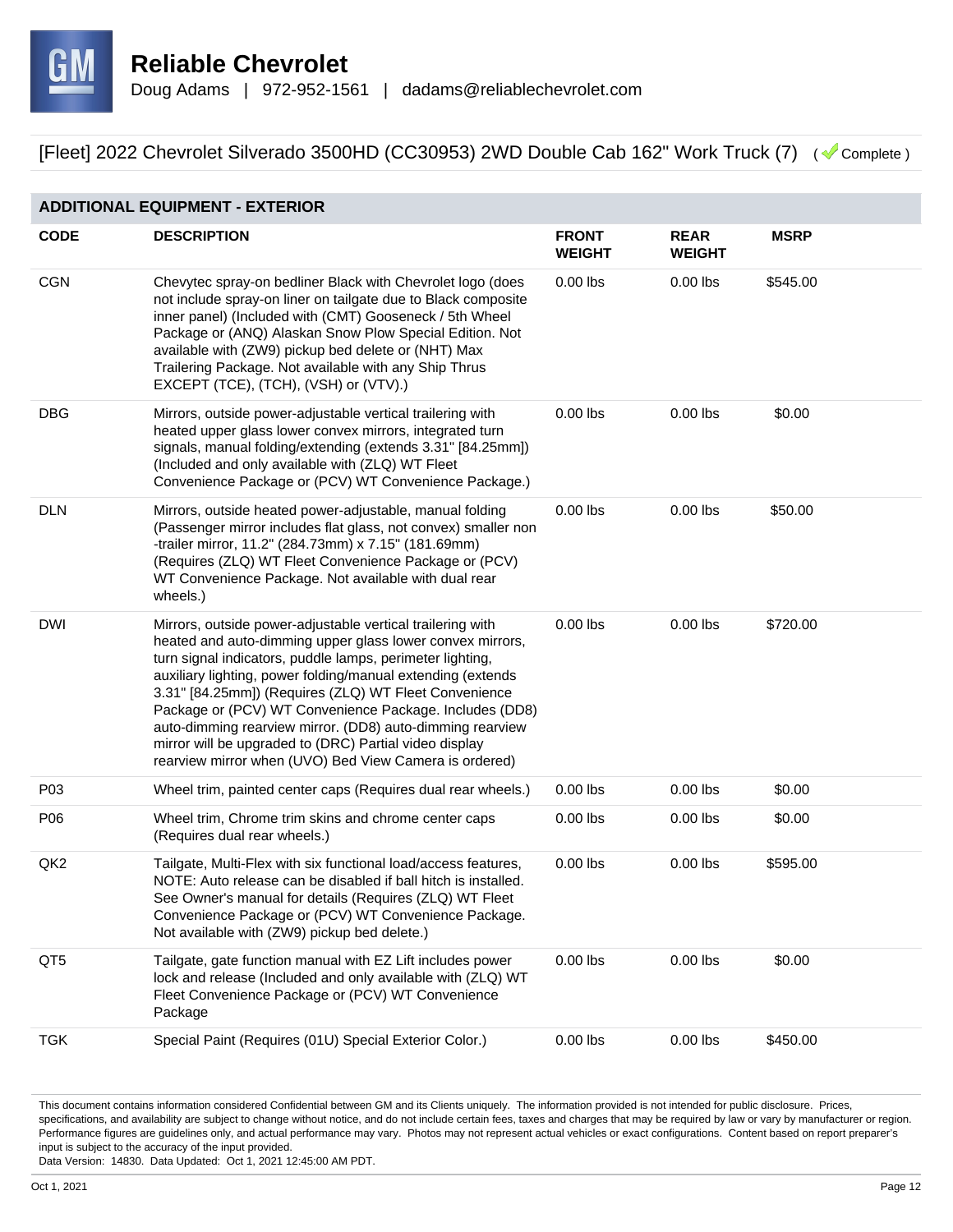

| <b>ADDITIONAL EQUIPMENT - EXTERIOR</b> |                                                                                                                                                                                                                                                                                                                                                                                                                                                                                                                                                                                                                                                                                                                                 |                               |                              |             |  |  |
|----------------------------------------|---------------------------------------------------------------------------------------------------------------------------------------------------------------------------------------------------------------------------------------------------------------------------------------------------------------------------------------------------------------------------------------------------------------------------------------------------------------------------------------------------------------------------------------------------------------------------------------------------------------------------------------------------------------------------------------------------------------------------------|-------------------------------|------------------------------|-------------|--|--|
| <b>CODE</b>                            | <b>DESCRIPTION</b>                                                                                                                                                                                                                                                                                                                                                                                                                                                                                                                                                                                                                                                                                                              | <b>FRONT</b><br>WEIGHT        | <b>REAR</b><br><b>WEIGHT</b> | <b>MSRP</b> |  |  |
| U01                                    | Lamps, Smoked Amber roof marker, (LED) (Included with<br>(ANQ) Alaskan Snow Plow Special Edition. Standard with<br>dual rear wheels. Not available with (YF5) California state<br>emissions requirements on single rear wheels.)                                                                                                                                                                                                                                                                                                                                                                                                                                                                                                | $0.00$ lbs                    | $0.00$ lbs                   | \$55.00     |  |  |
| UF <sub>2</sub>                        | LED Cargo Area Lighting located in pickup bed, activated with<br>switch on center switch bank or key fob (Not available with<br>(ZW9) pickup bed delete.)                                                                                                                                                                                                                                                                                                                                                                                                                                                                                                                                                                       | $0.00$ lbs                    | $0.00$ lbs                   | \$125.00    |  |  |
| V46                                    | Bumper, front chrome (Requires (VJH) Chrome rear bumper<br>with (E63) Durabed, pickup bed. Available with (ZW9) pickup<br>bed delete. Included with (PQA) WT Safety Package.)                                                                                                                                                                                                                                                                                                                                                                                                                                                                                                                                                   | $0.00$ lbs                    | $0.00$ lbs                   | \$200.00    |  |  |
| <b>VJH</b>                             | Bumper, rear chrome (Requires (V46) Chrome front bumper.<br>Included with (PQA) WT Safety Package.)                                                                                                                                                                                                                                                                                                                                                                                                                                                                                                                                                                                                                             | $0.00$ lbs                    | $0.00$ lbs                   | \$0.00      |  |  |
| VK3                                    | License plate kit, front (will be shipped to orders with ship-to<br>states that require front license plate)                                                                                                                                                                                                                                                                                                                                                                                                                                                                                                                                                                                                                    | $0.00$ lbs                    | $0.00$ lbs                   | \$0.00      |  |  |
|                                        | <b>ADDITIONAL EQUIPMENT - ENTERTAINMENT</b>                                                                                                                                                                                                                                                                                                                                                                                                                                                                                                                                                                                                                                                                                     |                               |                              |             |  |  |
| <b>CODE</b>                            | <b>DESCRIPTION</b>                                                                                                                                                                                                                                                                                                                                                                                                                                                                                                                                                                                                                                                                                                              | <b>FRONT</b><br><b>WEIGHT</b> | <b>REAR</b><br><b>WEIGHT</b> | <b>MSRP</b> |  |  |
| U <sub>2</sub> K                       | SiriusXM Radio enjoy a Platinum Plan trial subscription with<br>over 150 channels including commercial-free music, plus<br>sports, news and entertainment. Plus listening on the<br>SiriusXM app, online and at home on compatible connected                                                                                                                                                                                                                                                                                                                                                                                                                                                                                    | $0.00$ lbs                    | $0.00$ lbs                   | \$100.00    |  |  |
|                                        | devices is included, so you'll hear the best SiriusXM has to<br>offer, anywhere life takes you. Welcome to the world of<br>SiriusXM. (Requires (UE1) OnStar. IMPORTANT: The<br>SiriusXM radio trial package is not provided on vehicles that<br>are ordered for Fleet Daily Rental ("FDR") use. If you decide<br>to continue service after your trial, the subscription plan you<br>choose will automatically renew thereafter and you will be<br>charged according to your chosen payment method at then-<br>current rates. Fees and taxes apply. See the SiriusXM<br>Customer Agreement at www.siriusxm.com for complete<br>terms and how to cancel. All fees, content, features, and<br>availability are subject to change.) |                               |                              |             |  |  |

This document contains information considered Confidential between GM and its Clients uniquely. The information provided is not intended for public disclosure. Prices, specifications, and availability are subject to change without notice, and do not include certain fees, taxes and charges that may be required by law or vary by manufacturer or region. Performance figures are guidelines only, and actual performance may vary. Photos may not represent actual vehicles or exact configurations. Content based on report preparer's input is subject to the accuracy of the input provided.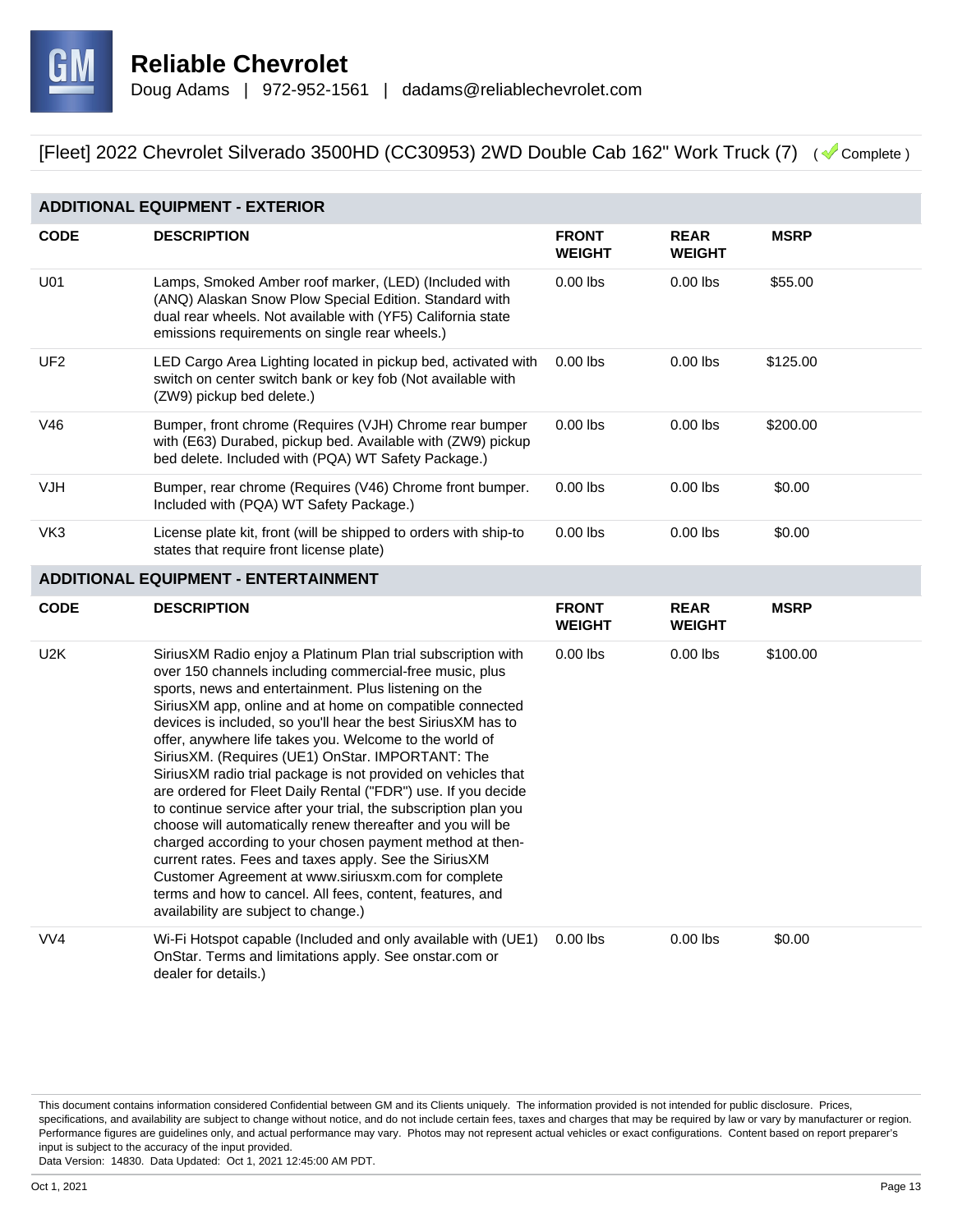

#### **ADDITIONAL EQUIPMENT - INTERIOR**

| <b>CODE</b> | <b>DESCRIPTION</b>                                                                                                                                                                                                                                                                                                                                                                                                | <b>FRONT</b><br><b>WEIGHT</b> | <b>REAR</b><br><b>WEIGHT</b> | <b>MSRP</b> |
|-------------|-------------------------------------------------------------------------------------------------------------------------------------------------------------------------------------------------------------------------------------------------------------------------------------------------------------------------------------------------------------------------------------------------------------------|-------------------------------|------------------------------|-------------|
| 5H1         | Key equipment, two additional keys for single key system<br>Provides two additional spare keys for a total of (4). (Keys will<br>be cut but not programmed) NOTE: programming of keys is at<br>customer's expense. Programming keys is not a warranty<br>expense. (Requires (SAF) spare tire lock. Not available with<br>SEO (5Z4) spare wheel, carrier and lock delete or (ZW9)<br>pickup bed delete.)           | $0.00$ lbs                    | $0.00$ lbs                   | \$45.00     |
| 5L5         | Theft deterrent system fleet immobilizer modifications In the<br>absence of master key, reduces roadside key relearn process<br>to (3) two-minute cycles in place of the standard (3) ten-<br>minute cycles. This option will also allow for only one learned<br>key to be needed when adding additional keys instead of 2<br>learned keys. (Requires a Fleet or Government type order.)                          | $0.00$ lbs                    | $0.00$ lbs                   | \$50.00     |
| 5Y1         | Seats, Driver and passenger front individual seats Driver and<br>passenger front individual seats derived from a 40-20-40 split<br>bench seat with the 20% section removed. Also removes the<br>USB port and auxiliary power outlet when (AZ3) bench seat is<br>ordered. Does not include a floor console. All exposed floor<br>area will remain untrimmed. (Not available with (B30) color-<br>keyed carpeting.) | $0.00$ lbs                    | $0.00$ lbs                   | \$0.00      |
| <b>8S3</b>  | Backup alarm, 97 decibels (Not available with SEO (SFW)<br>back-up alarm calibration, (CMT) Gooseneck / 5th Wheel<br>Package or (UY2) trailer wiring provisions.)                                                                                                                                                                                                                                                 | $0.00$ lbs                    | $0.00$ lbs                   | \$138.00    |
| 9L7         | Upfitter switch kit, (5) Provides 3-30 amp and 2-20 amp<br>configurable circuits to facilitate installation of aftermarket<br>electrical accessories. Kit with all required parts will be<br>shipped loose with the truck for installation by the dealer or<br>upfitter at customer expense. Installation instructions and<br>technical assistance available at www.gmupfitter.com.                               | $0.00$ lbs                    | $0.00$ lbs                   | \$150.00    |
|             | Chevrolet Connected Access capable (Included and only<br>available with (UE1) OnStar. Subject to terms. See<br>onstar.com or dealer for details.)                                                                                                                                                                                                                                                                 | $0.00$ lbs                    | $0.00$ lbs                   | \$0.00      |
|             | Compass, located in instrument cluster (Included and only<br>available with (UE1) OnStar.)                                                                                                                                                                                                                                                                                                                        | $0.00$ lbs                    | $0.00$ lbs                   | \$0.00      |
| A2X         | Seat adjuster, driver 10-way power including lumbar<br>(Requires (ZLQ) WT Fleet Convenience Package or (PCV)<br>WT Convenience Package, (KI4) 120-volt power outlet and<br>(H0U) Jet Black interior.)                                                                                                                                                                                                             | $0.00$ lbs                    | $0.00$ lbs                   | \$290.00    |
| <b>AQQ</b>  | Remote Keyless Entry with 2 transmitters (Included and only<br>available with (ZLQ) WT Fleet Convenience Package or<br>(PCV) WT Convenience Package.)                                                                                                                                                                                                                                                             | $0.00$ lbs                    | $0.00$ lbs                   | \$0.00      |

This document contains information considered Confidential between GM and its Clients uniquely. The information provided is not intended for public disclosure. Prices, specifications, and availability are subject to change without notice, and do not include certain fees, taxes and charges that may be required by law or vary by manufacturer or region. Performance figures are guidelines only, and actual performance may vary. Photos may not represent actual vehicles or exact configurations. Content based on report preparer's input is subject to the accuracy of the input provided.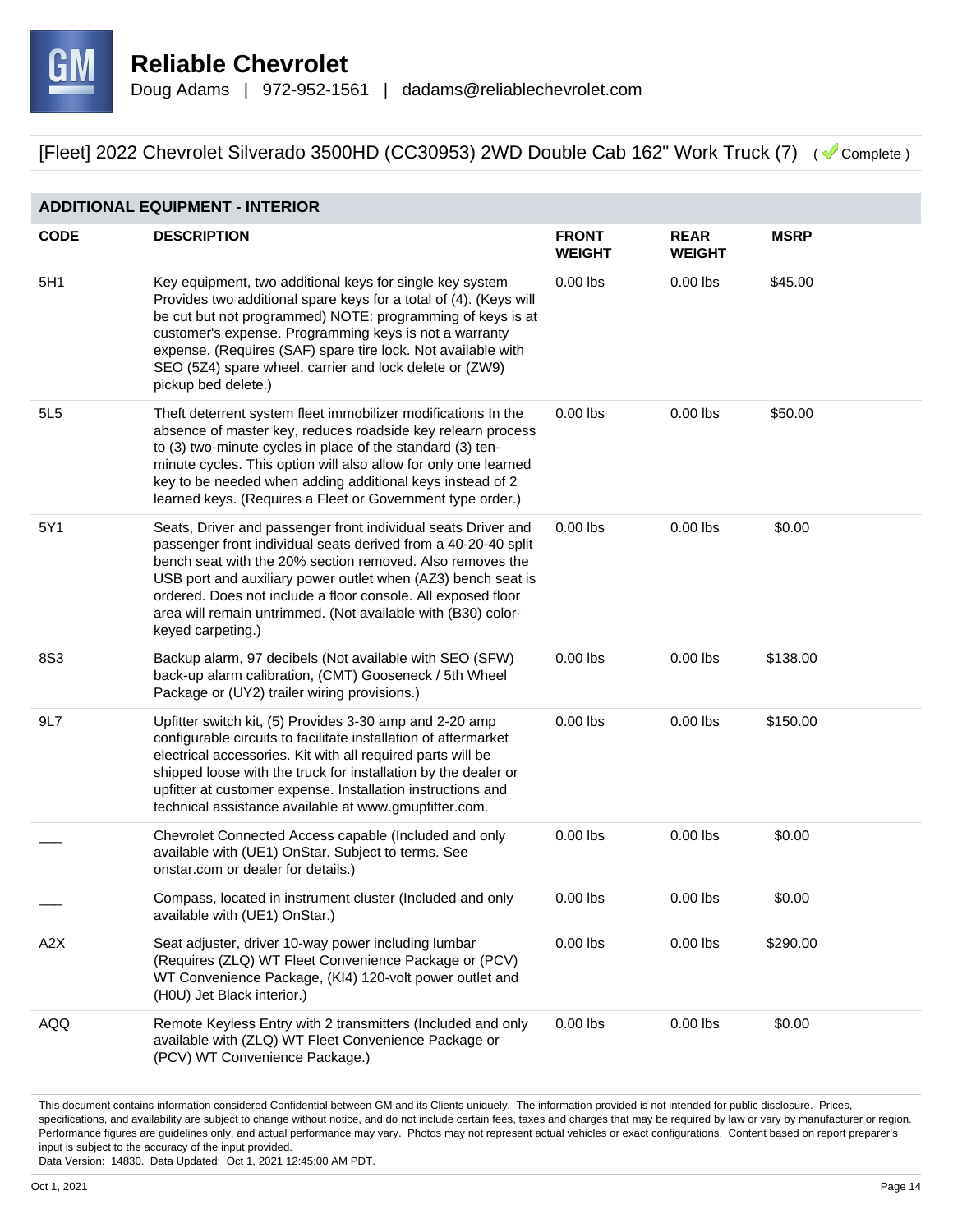

| <b>ADDITIONAL EQUIPMENT - INTERIOR</b> |                                                                                                                                                                                                                                                                                                                                                                                                              |                               |                              |             |  |
|----------------------------------------|--------------------------------------------------------------------------------------------------------------------------------------------------------------------------------------------------------------------------------------------------------------------------------------------------------------------------------------------------------------------------------------------------------------|-------------------------------|------------------------------|-------------|--|
| <b>CODE</b>                            | <b>DESCRIPTION</b>                                                                                                                                                                                                                                                                                                                                                                                           | <b>FRONT</b><br><b>WEIGHT</b> | <b>REAR</b><br><b>WEIGHT</b> | <b>MSRP</b> |  |
| <b>B30</b>                             | Floor covering, color-keyed carpeting                                                                                                                                                                                                                                                                                                                                                                        | $0.00$ lbs                    | $0.00$ lbs                   | \$100.00    |  |
| <b>B32</b>                             | Floor mats, rubberized vinyl, front (Included and only available<br>with (B30) color-keyed carpeting.                                                                                                                                                                                                                                                                                                        | $0.00$ lbs                    | $0.00$ lbs                   | \$0.00      |  |
| <b>B33</b>                             | Floor mats, rubberized-vinyl rear (Included and only available<br>with (B30) color-keyed carpeting. Not available with Regular<br>Cab models.                                                                                                                                                                                                                                                                | $0.00$ lbs                    | $0.00$ lbs                   | \$0.00      |  |
| C49                                    | Defogger, rear-window electric (Included with (PCV) WT<br>Convenience Package.)                                                                                                                                                                                                                                                                                                                              | $0.00$ lbs                    | $0.00$ lbs                   | \$225.00    |  |
| D <sub>D</sub> <sub>8</sub>            | Mirror, inside rearview auto-dimming (Included and only<br>available with (DWI) trailer mirrors. Not included when (UVO)<br>Bed View Camera is ordered and is replaced by (DRC) Partial<br>video display rearview mirror.)                                                                                                                                                                                   | $0.00$ lbs                    | $0.00$ lbs                   | \$0.00      |  |
| <b>DRC</b>                             | Mirror, inside rearview auto dimming with partial video display<br>includes bed view camera view of cargo bed (Included and<br>only available with (UVO) Bed View Camera.)                                                                                                                                                                                                                                   | $0.00$ lbs                    | $0.00$ lbs                   | \$0.00      |  |
| <b>DRZ</b>                             | Rear Camera Mirror inside rearview auto-dimming with full<br>camera display (Requires (ZLQ) WT Fleet Convenience<br>Package or (PCV) WT Convenience Package. Replaces<br>(D31) manual tilt rearview mirror. Replaces (DD8) auto-<br>dimming rearview mirror when (DWI) trailer mirrors are<br>ordered. Not available on Regular Cab models. Not available<br>with (DLN) mirrors or (ZW9) pickup bed delete.) | $0.00$ lbs                    | $0.00$ lbs                   | \$535.00    |  |
| K34                                    | Cruise control, electronic with set and resume speed, steering<br>wheel-mounted (Included with (ZLQ) WT Fleet Convenience<br>Package, (PCV) WT Convenience Package or (RGE) Safety<br>Essentials Package.)                                                                                                                                                                                                   | $0.00$ lbs                    | $0.00$ lbs                   | \$225.00    |  |
| KC <sub>9</sub>                        | Power outlet, bed mounted, 120-volt (400 watts shared with<br>(KI4) instrument panel mounted power outlet) (Included and<br>only available with (KI4) Power outlet. Not available with<br>(ZW9) pickup bed delete.)                                                                                                                                                                                          | $0.00$ lbs                    | $0.00$ lbs                   | \$0.00      |  |
| KI4                                    | Power outlet, instrument panel, 120-volt (400 watts shared<br>with (KC9) bed mounted power outlet) (Requires (ZLQ) WT<br>Fleet Convenience Package or (PCV) WT Convenience<br>Package.)                                                                                                                                                                                                                      | $0.00$ lbs                    | $0.00$ lbs                   | \$225.00    |  |
| <b>SFW</b>                             | Back-up alarm calibration This calibration will allow installation<br>of an aftermarket back-up alarm by disabling rear perimeter<br>lighting (Included with (ZW9) pickup bed delete. Not available<br>with (8S3) back-up alarm or (UY2) trailer wire provisions.)                                                                                                                                           | $0.00$ lbs                    | $0.00$ lbs                   | \$50.00     |  |

This document contains information considered Confidential between GM and its Clients uniquely. The information provided is not intended for public disclosure. Prices, specifications, and availability are subject to change without notice, and do not include certain fees, taxes and charges that may be required by law or vary by manufacturer or region. Performance figures are guidelines only, and actual performance may vary. Photos may not represent actual vehicles or exact configurations. Content based on report preparer's input is subject to the accuracy of the input provided.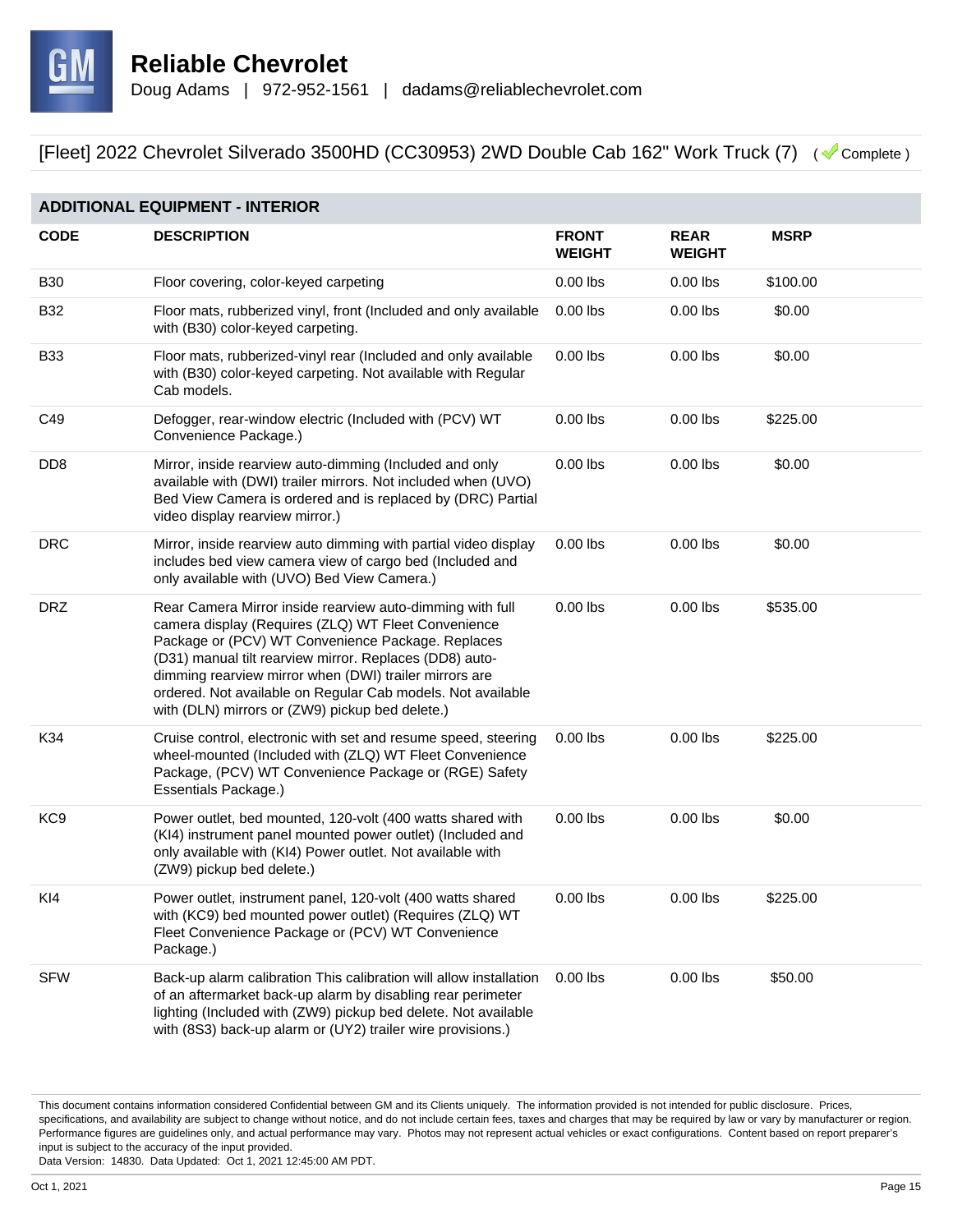

| <b>ADDITIONAL EQUIPMENT - INTERIOR</b> |                                                                                                                                                                                                                                                                                                                                                                                      |                               |                              |             |  |
|----------------------------------------|--------------------------------------------------------------------------------------------------------------------------------------------------------------------------------------------------------------------------------------------------------------------------------------------------------------------------------------------------------------------------------------|-------------------------------|------------------------------|-------------|--|
| <b>CODE</b>                            | <b>DESCRIPTION</b>                                                                                                                                                                                                                                                                                                                                                                   | <b>FRONT</b><br><b>WEIGHT</b> | <b>REAR</b><br><b>WEIGHT</b> | <b>MSRP</b> |  |
| <b>UDD</b>                             | Driver Information Center, 4.2" diagonal color display includes<br>driver personalization (Included and only available with (RGE)<br>Safety Essentials Package.)                                                                                                                                                                                                                     | $0.00$ lbs                    | $0.00$ lbs                   | \$0.00      |  |
| UK3                                    | Steering wheel audio controls (Included and only available<br>with (RGE) Safety Essentials Package.)                                                                                                                                                                                                                                                                                 | $0.00$ lbs                    | $0.00$ lbs                   | \$0.00      |  |
|                                        | <b>ADDITIONAL EQUIPMENT - SAFETY-MECHANICAL</b>                                                                                                                                                                                                                                                                                                                                      |                               |                              |             |  |
| <b>CODE</b>                            | <b>DESCRIPTION</b>                                                                                                                                                                                                                                                                                                                                                                   | <b>FRONT</b><br><b>WEIGHT</b> | <b>REAR</b><br><b>WEIGHT</b> | <b>MSRP</b> |  |
| <b>UHY</b>                             | Automatic Emergency Braking (Included and only available<br>with (RGE) Safety Essentials Package.)                                                                                                                                                                                                                                                                                   | $0.00$ lbs                    | $0.00$ lbs                   | \$0.00      |  |
|                                        | <b>ADDITIONAL EQUIPMENT - SAFETY-INTERIOR</b>                                                                                                                                                                                                                                                                                                                                        |                               |                              |             |  |
| <b>CODE</b>                            | <b>DESCRIPTION</b>                                                                                                                                                                                                                                                                                                                                                                   | <b>FRONT</b><br><b>WEIGHT</b> | <b>REAR</b><br><b>WEIGHT</b> | <b>MSRP</b> |  |
| 5N <sub>5</sub>                        | Rear Camera Kit Kit includes camera, fixed position bracket &<br>19 ft cable with attachment clips. Rear camera radio<br>calibration provided from the factory. See Upfitter Integration<br>Bulletin for installation instructions at www.gmupfitter.com<br>(Requires (ZW9) pickup bed delete.)                                                                                      | $0.00$ lbs                    | $0.00$ lbs                   | \$73.00     |  |
| UD <sub>5</sub>                        | Front and Rear Park Assist, ultrasonic (Included and only<br>available with (PQA) WT Safety Package.)                                                                                                                                                                                                                                                                                | $0.00$ lbs                    | $0.00$ lbs                   | \$0.00      |  |
| UD7                                    | Rear Park Assist, Ultrasonic (Requires (ZLQ) WT Fleet<br>Convenience Package or (PCV) WT Convenience Package,<br>(JL1) trailer brake controller, (KI4) 120-volt power outlet,<br>(KC9) 120-volt bed-mounted power outlet, (V46) chrome front<br>bumper and (VJH) rear chrome bumper. Not available with<br>dual rear wheels, (PQA) WT Safety Package or (ZW9) pickup<br>bed delete.) | $0.00$ lbs                    | $0.00$ lbs                   | \$295.00    |  |
| UE <sub>1</sub>                        | OnStar and Chevrolet connected services capable (Requires<br>(U2K) SiriusXM Radio. Terms and limitations apply. See<br>onstar.com or dealer for details.)                                                                                                                                                                                                                            | $0.00$ lbs                    | $0.00$ lbs                   | \$175.00    |  |
| UEU                                    | Forward Collision Alert (Included and only available with<br>(RGE) Safety Essentials Package.)                                                                                                                                                                                                                                                                                       | $0.00$ lbs                    | $0.00$ lbs                   | \$0.00      |  |
| <b>UFG</b>                             | Rear Cross Traffic Alert (Included and only available with<br>(PQA) WT Safety Package.)                                                                                                                                                                                                                                                                                              | $0.00$ lbs                    | $0.00$ lbs                   | \$0.00      |  |
| <b>UKC</b>                             | Lane Change Alert with Side Blind Zone Alert (Included and<br>only available with (PQA) WT Safety Package.)                                                                                                                                                                                                                                                                          | $0.00$ lbs                    | $0.00$ lbs                   | \$0.00      |  |

This document contains information considered Confidential between GM and its Clients uniquely. The information provided is not intended for public disclosure. Prices, specifications, and availability are subject to change without notice, and do not include certain fees, taxes and charges that may be required by law or vary by manufacturer or region. Performance figures are guidelines only, and actual performance may vary. Photos may not represent actual vehicles or exact configurations. Content based on report preparer's input is subject to the accuracy of the input provided.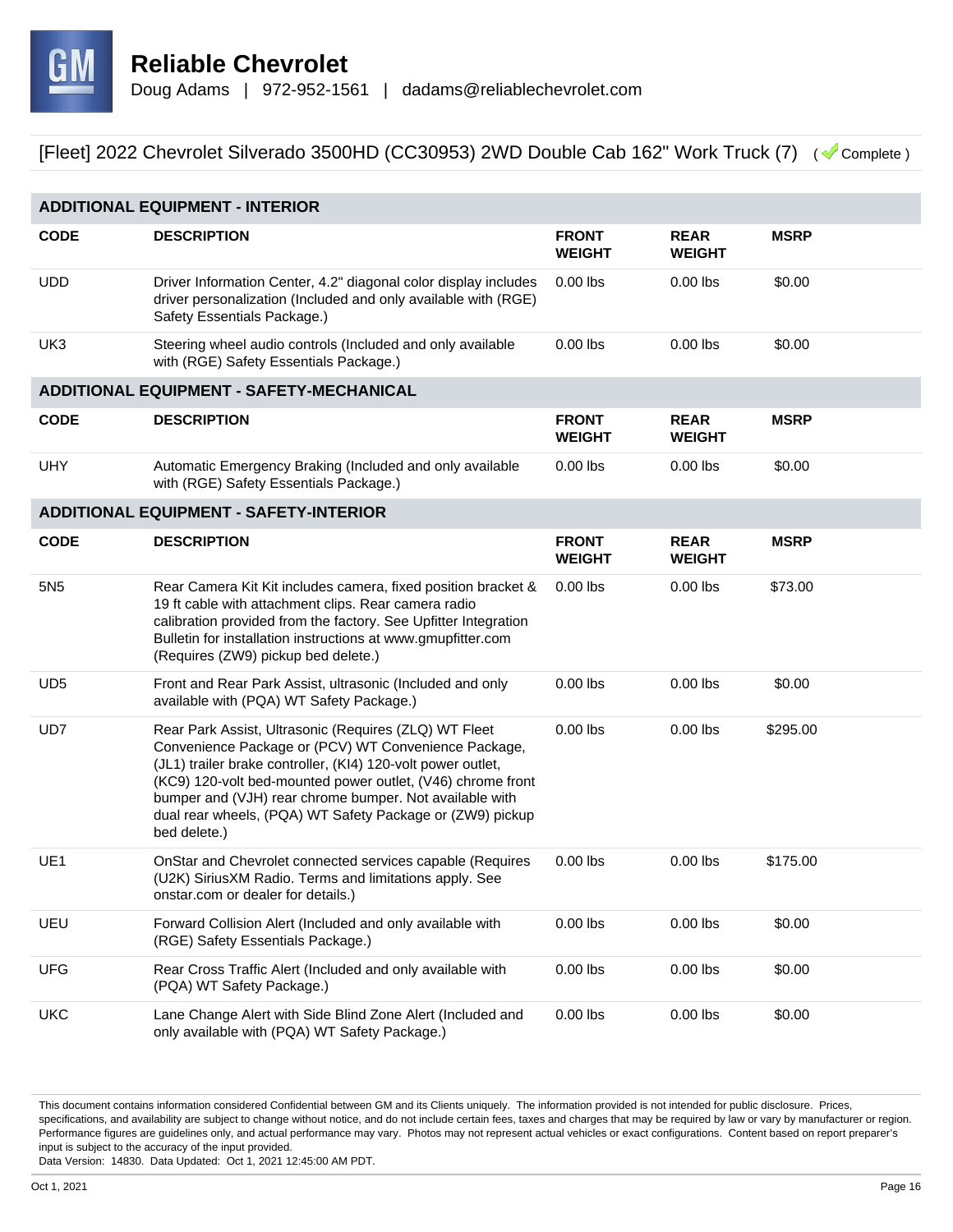

| <b>ADDITIONAL EQUIPMENT - SAFETY-INTERIOR</b> |                                                                                                                                                                                                                                                                                                                                                                                   |                               |                              |             |  |
|-----------------------------------------------|-----------------------------------------------------------------------------------------------------------------------------------------------------------------------------------------------------------------------------------------------------------------------------------------------------------------------------------------------------------------------------------|-------------------------------|------------------------------|-------------|--|
| <b>CODE</b>                                   | <b>DESCRIPTION</b>                                                                                                                                                                                                                                                                                                                                                                | <b>FRONT</b><br><b>WEIGHT</b> | <b>REAR</b><br><b>WEIGHT</b> | <b>MSRP</b> |  |
| <b>UVO</b>                                    | Bed View Camera camera in the CHMSL to show a view of<br>the cargo bed, display located in rearview mirror (Not<br>available with Regular Cab model, (DRZ) Rear Camera Mirror<br>or (D31) rearview mirror. Not available with (DD8) auto-<br>dimming rearview mirror when (DWI) trailer mirrors are<br>ordered.)                                                                  | $0.00$ lbs                    | $0.00$ lbs                   | \$250.00    |  |
|                                               | <b>ADDITIONAL EQUIPMENT - LPO</b>                                                                                                                                                                                                                                                                                                                                                 |                               |                              |             |  |
| <b>CODE</b>                                   | <b>DESCRIPTION</b>                                                                                                                                                                                                                                                                                                                                                                | <b>FRONT</b><br><b>WEIGHT</b> | <b>REAR</b><br><b>WEIGHT</b> | <b>MSRP</b> |  |
| <b>PDB</b>                                    | LPO, Dark Essentials Package includes (RIK) Black Silverado<br>nameplates, along with where applicable, Black LT/LTZ/High<br>Country badges, LPO, (SFZ) Black bowtie, LPO and (SB7)<br>Black tailgate CHEVROLET lettering, LPO, (dealer-installed)<br>(Not available with (Z71) Z71 Off-Road Package, (L5P)<br>Duramax 6.6L Turbo-Diesel V8 engine or (ZW9) pickup bed<br>delete. | $0.00$ lbs                    | $0.00$ lbs                   | \$455.00    |  |
| <b>RIA</b>                                    | LPO, All-weather floor liners 1st and 2nd rows on Crew Cab<br>and Double Cab, 1st row only on Regular Cab, (includes<br>Chevrolet Bowtie logo on front mats) (Requires (B30) color-<br>keyed carpeting. Not available with (Z71) Z71 Off-Road<br>Package. Replaces factory floor mats.)                                                                                           | $0.00$ lbs                    | $0.00$ lbs                   | \$230.00    |  |
| <b>RIK</b>                                    | LPO, Black nameplates (dealer-installed) (Included and only<br>available with (PDB) Dark Essentials Package, LPO.)                                                                                                                                                                                                                                                                | $0.00$ lbs                    | $0.00$ lbs                   | \$0.00      |  |
| <b>RVQ</b>                                    | LPO, Black tubular assist steps, 6" rectangular (dealer-<br>installed) (Not available with any other assist steps.)                                                                                                                                                                                                                                                               | $0.00$ lbs                    | $0.00$ lbs                   | \$775.00    |  |
| SB7                                           | LPO, Black tailgate lettering (Included and only available with<br>(PDB) Black Essentials Package, LPO. Not available with<br>(ZW9) pickup bed delete.)                                                                                                                                                                                                                           | $0.00$ lbs                    | $0.00$ lbs                   | \$0.00      |  |
| <b>SFZ</b>                                    | LPO, Black Bowtie Emblem, front (dealer-installed) (Included<br>with (PDB) Dark Essentials Package, LPO. Not available with<br>(Z71) Z71 Off-Road Package.)                                                                                                                                                                                                                       | $0.00$ lbs                    | $0.00$ lbs                   | \$155.00    |  |
| <b>SNO</b>                                    | LPO, Hitch Package Gooseneck ball and chain tiedown kit<br>with case, (dealer-installed) (Requires (CMT) Gooseneck / 5th<br>Wheel Package. Not available with (ZW9) pickup bed delete.)                                                                                                                                                                                           | $0.00$ lbs                    | $0.00$ lbs                   | \$325.00    |  |
| <b>VQK</b>                                    | LPO, Molded splash guards, Black (dealer-installed) (Not<br>available with dual rear wheels or (ZW9) pickup bed delete.)                                                                                                                                                                                                                                                          | $0.00$ lbs                    | $0.00$ lbs                   | \$240.00    |  |
| VQO                                           | LPO, Black work step (dealer-installed) (Not available with<br>any other assist steps.)                                                                                                                                                                                                                                                                                           | $0.00$ lbs                    | $0.00$ lbs                   | \$475.00    |  |

This document contains information considered Confidential between GM and its Clients uniquely. The information provided is not intended for public disclosure. Prices, specifications, and availability are subject to change without notice, and do not include certain fees, taxes and charges that may be required by law or vary by manufacturer or region. Performance figures are guidelines only, and actual performance may vary. Photos may not represent actual vehicles or exact configurations. Content based on report preparer's input is subject to the accuracy of the input provided.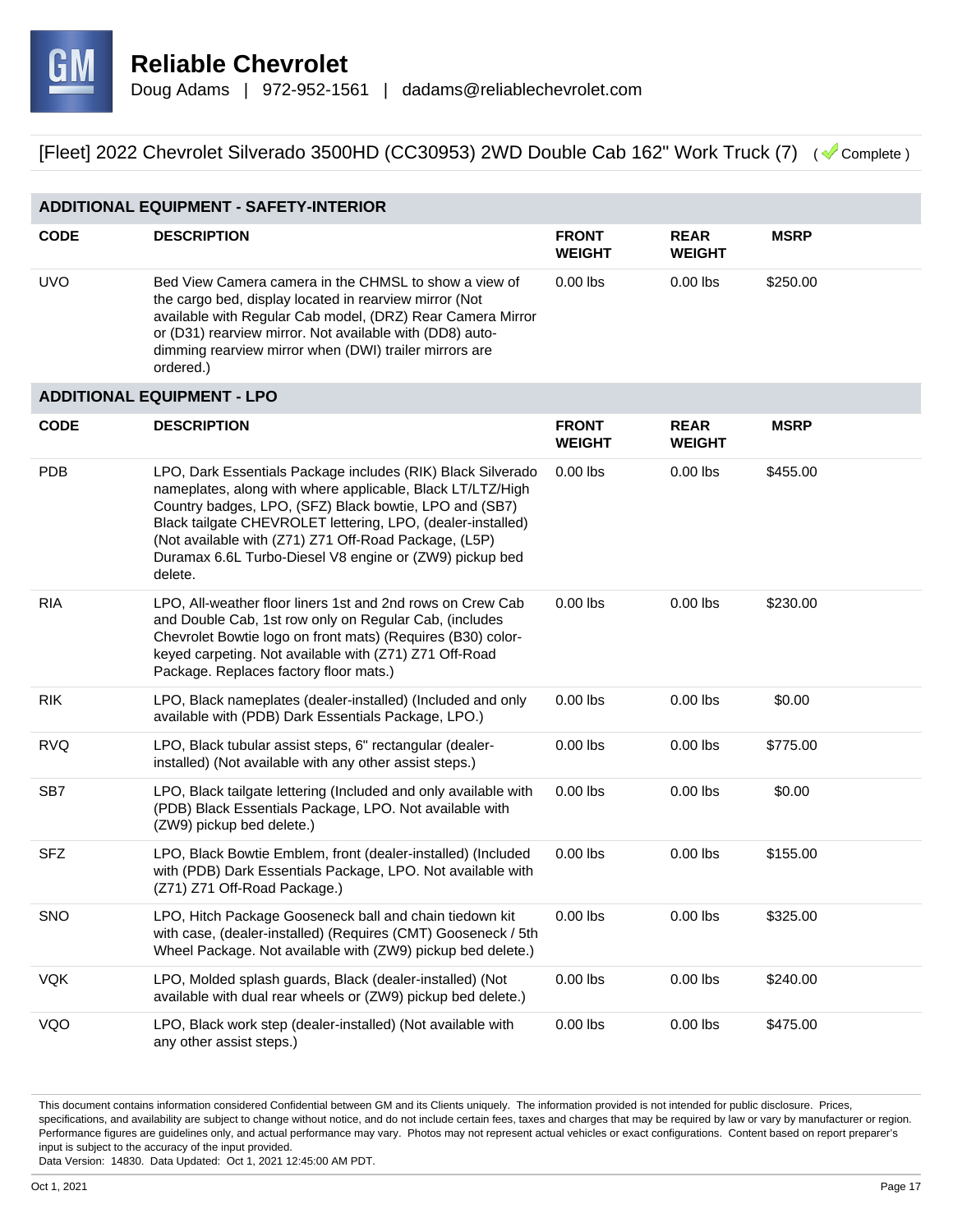

| <b>ADDITIONAL EQUIPMENT - LPO</b> |                                                                                                                                                                                                                                                                                                                                                                                                                                                                                                                                                                                        |                               |                              |             |  |
|-----------------------------------|----------------------------------------------------------------------------------------------------------------------------------------------------------------------------------------------------------------------------------------------------------------------------------------------------------------------------------------------------------------------------------------------------------------------------------------------------------------------------------------------------------------------------------------------------------------------------------------|-------------------------------|------------------------------|-------------|--|
| <b>CODE</b>                       | <b>DESCRIPTION</b>                                                                                                                                                                                                                                                                                                                                                                                                                                                                                                                                                                     | <b>FRONT</b><br><b>WEIGHT</b> | <b>REAR</b><br><b>WEIGHT</b> | <b>MSRP</b> |  |
| VQZ                               | LPO, Polished exhaust tip (dealer-installed) (Requires (L8T)<br>6.6L V8 gas engine.)                                                                                                                                                                                                                                                                                                                                                                                                                                                                                                   | $0.00$ lbs                    | $0.00$ lbs                   | \$155.00    |  |
| <b>VTP</b>                        | LPO, Assist steps, commercial (dealer-installed) (Not<br>available with any other assist steps.) *PRICE TO FOLLOW*                                                                                                                                                                                                                                                                                                                                                                                                                                                                     | $0.00$ lbs                    | $0.00$ lbs                   | W/A         |  |
| <b>VXH</b>                        | LPO, Assist steps, chromed tubular, 6" rectangular (dealer-<br>installed) (Not available with any other assist steps.)                                                                                                                                                                                                                                                                                                                                                                                                                                                                 | $0.00$ lbs                    | $0.00$ lbs                   | \$795.00    |  |
| VXJ                               | (DISCONTINUED) LPO, Assist steps - 4" chromed round<br>(dealer-installed) (Not available with any other assist steps.)                                                                                                                                                                                                                                                                                                                                                                                                                                                                 | $0.00$ lbs                    | $0.00$ lbs                   | \$795.00    |  |
|                                   | <b>ADDITIONAL EQUIPMENT - OTHER</b>                                                                                                                                                                                                                                                                                                                                                                                                                                                                                                                                                    |                               |                              |             |  |
| <b>CODE</b>                       | <b>DESCRIPTION</b>                                                                                                                                                                                                                                                                                                                                                                                                                                                                                                                                                                     | <b>FRONT</b><br><b>WEIGHT</b> | <b>REAR</b><br><b>WEIGHT</b> | <b>MSRP</b> |  |
| <b>FVX</b>                        | National Fleet Incentive ** The dealer, on behalf of the fleet<br>customer, will have the option of selecting the greater of the<br>available fleet incentive (FVX/FPP) or a regional retail<br>consumer cash incentive (CNC, CNE, CSE, CSR, CWE) IN<br>EFFECT AT THE TIME OF DELIVERY, but not both. See the<br>retail consumer cash administrative message for full<br>guidelines. Regardless of the incentive taken, all deliveries<br>are to be reported as fleet**                                                                                                                | $0.00$ lbs                    | $0.00$ lbs                   | \$0.00      |  |
| P <sub>0</sub>                    | OnStar Additional 21 months of OnStar Fleet Safety and<br>Security. Provides 21 months of Fleet Safety and Security<br>service in addition to the 3 months of complimentary coverage<br>that is included in the price of the vehicle. Total OnStar Fleet<br>Safety and Security service duration is 24 months. (Requires<br>(UE1) OnStar. Requires one of the following Fleet or<br>Government order types: FLS, FNR, FRC, FBC, FGO or FEF.<br>Not available with P0K, P0L, R7Z, P1R, P1S, P1T or P1U.<br>Not available with a ship-to of Guam, Puerto Rico or the Virgin<br>Islands.) | $0.00$ lbs                    | $0.00$ lbs                   | \$0.00      |  |
| P <sub>0</sub> K                  | OnStar Additional 33 months of OnStar Fleet Safety and<br>Security. Provides 33 months of Fleet Safety and Security<br>service in addition to the 3 months of complimentary coverage<br>that is included in the price of the vehicle. Total OnStar Fleet<br>Safety and Security service duration is 36 months. (Requires<br>(UE1) OnStar. Requires one of the following Fleet or<br>Government order types: FLS, FNR, FRC, FBC, FGO or FEF.<br>Not available with P0J, P0L, R7Z, P1R, P1S, P1T or P1U. Not<br>available with a ship-to of Guam, Puerto Rico or the Virgin<br>Islands.) | $0.00$ lbs                    | $0.00$ lbs                   | \$0.00      |  |

This document contains information considered Confidential between GM and its Clients uniquely. The information provided is not intended for public disclosure. Prices, specifications, and availability are subject to change without notice, and do not include certain fees, taxes and charges that may be required by law or vary by manufacturer or region. Performance figures are guidelines only, and actual performance may vary. Photos may not represent actual vehicles or exact configurations. Content based on report preparer's input is subject to the accuracy of the input provided.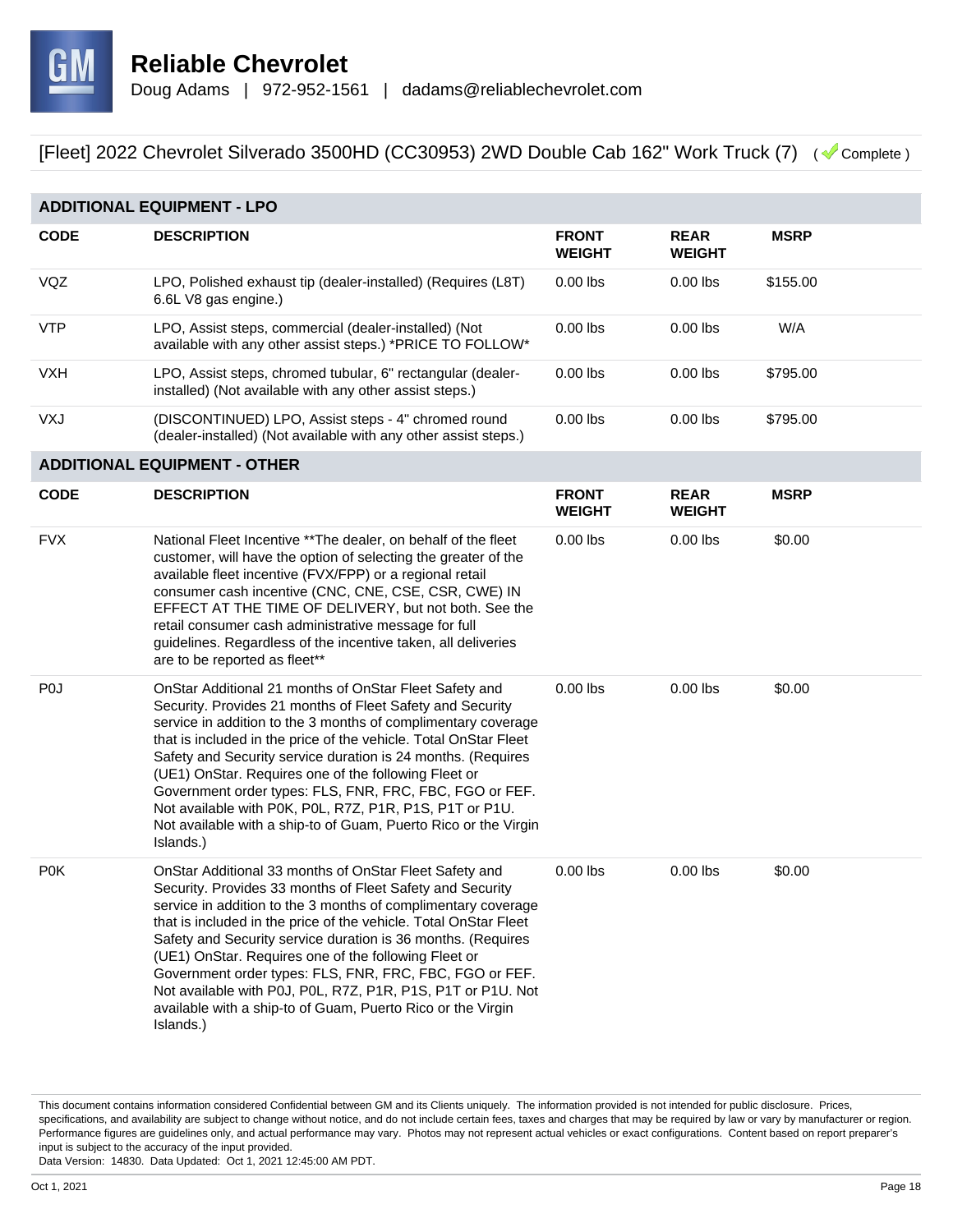

#### **ADDITIONAL EQUIPMENT - OTHER**

| <b>CODE</b>      | <b>DESCRIPTION</b>                                                                                                                                                                                                                                                                                                                                                                                                                                                                                                                                                                     | <b>FRONT</b><br><b>WEIGHT</b> | <b>REAR</b><br><b>WEIGHT</b> | <b>MSRP</b> |
|------------------|----------------------------------------------------------------------------------------------------------------------------------------------------------------------------------------------------------------------------------------------------------------------------------------------------------------------------------------------------------------------------------------------------------------------------------------------------------------------------------------------------------------------------------------------------------------------------------------|-------------------------------|------------------------------|-------------|
| <b>POL</b>       | OnStar Additional 45 months of OnStar Fleet Safety and<br>Security. Provides 45 months of Fleet Safety and Security<br>service in addition to the 3 months of complimentary coverage<br>that is included in the price of the vehicle. Total OnStar Fleet<br>Safety and Security service duration is 48 months. (Requires<br>(UE1) OnStar. Requires one of the following Fleet or<br>Government order types: FLS, FNR, FRC, FBC, FGO or FEF.<br>Not available with P0J, P0K, R7Z, P1R, P1S, P1T or P1U. Not<br>available with a ship-to of Guam, Puerto Rico or the Virgin<br>Islands.) | $0.00$ lbs                    | $0.00$ lbs                   | \$0.00      |
| <b>POM</b>       | OnStar Additional 21 months of OnStar Fleet Driver Remote<br>Access. Provides 21 months of Fleet Driver Remote Access<br>service in addition to the 3 months of complimentary coverage<br>that is included in the price of the vehicle. Total OnStar Fleet<br>Driver Remote Access service duration is 24 months.<br>(Requires (UE1) OnStar. Requires one of the following Fleet<br>or Government order types: FLS, FNR, FRC, FBC, FGO or<br>FEF. Not available with P0N or P0O. Not available with a ship<br>-to of Guam, Puerto Rico or the Virgin Islands.)                         | $0.00$ lbs                    | $0.00$ lbs                   | \$0.00      |
| PON              | OnStar Additional 33 months of OnStar Fleet Driver Remote<br>Access. Provides 33 months of Fleet Driver Remote Access<br>service in addition to the 3 months of complimentary coverage<br>that is included in the price of the vehicle. Total OnStar Fleet<br>Driver Remote Access service duration is 36 months.<br>(Requires (UE1) OnStar. Requires one of the following Fleet<br>or Government order types: FLS, FNR, FRC, FBC, FGO or<br>FEF. Not available with P0M or P0O. Not available with a ship<br>-to of Guam, Puerto Rico or the Virgin Islands.)                         | $0.00$ lbs                    | $0.00$ lbs                   | \$0.00      |
| P <sub>0</sub> O | OnStar Additional 45 months of OnStar Fleet Driver Remote<br>Access. Provides 45 months of Fleet Driver Remote Access<br>service in addition to the 3 months of complimentary coverage<br>that is included in the price of the vehicle. Total OnStar Fleet<br>Driver Remote Access service duration is 48 months.<br>(Requires (UE1) OnStar. Requires one of the following Fleet<br>or Government order types: FLS, FNR, FRC, FBC, FGO or<br>FEF. Not available with P0M or P0N. Not available with a ship<br>-to of Guam, Puerto Rico or the Virgin Islands.)                         | $0.00$ lbs                    | $0.00$ lbs                   | \$0.00      |

This document contains information considered Confidential between GM and its Clients uniquely. The information provided is not intended for public disclosure. Prices, specifications, and availability are subject to change without notice, and do not include certain fees, taxes and charges that may be required by law or vary by manufacturer or region. Performance figures are guidelines only, and actual performance may vary. Photos may not represent actual vehicles or exact configurations. Content based on report preparer's input is subject to the accuracy of the input provided.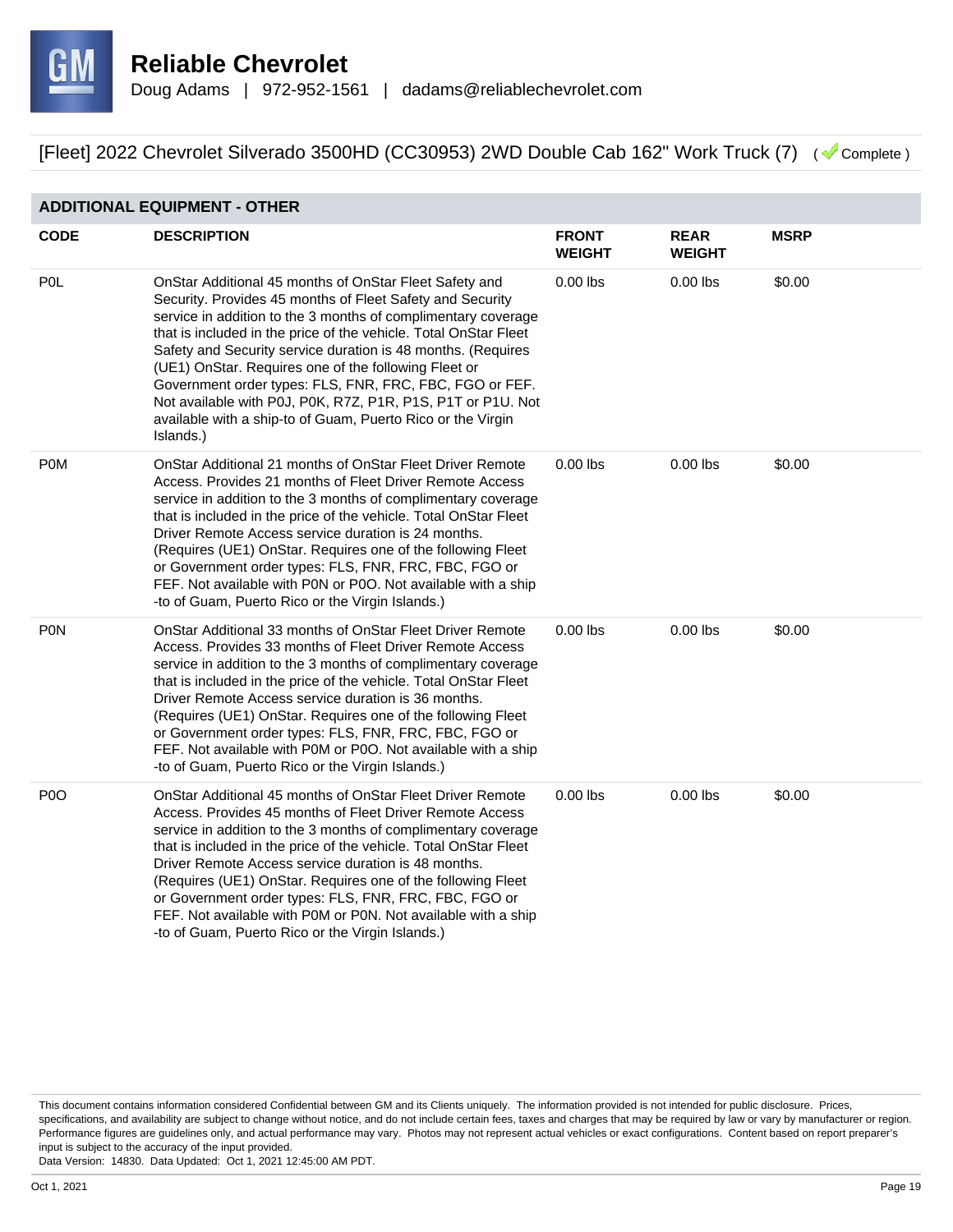

#### **ADDITIONAL EQUIPMENT - OTHER**

| <b>CODE</b> | <b>DESCRIPTION</b>                                                                                                                                                                                                                                                                                                                                                                                                                                                                                                                                                                                                                                                                                                                                                                                                                                                                                                                                                                                                                                  | <b>FRONT</b><br><b>WEIGHT</b> | <b>REAR</b><br><b>WEIGHT</b> | <b>MSRP</b> |
|-------------|-----------------------------------------------------------------------------------------------------------------------------------------------------------------------------------------------------------------------------------------------------------------------------------------------------------------------------------------------------------------------------------------------------------------------------------------------------------------------------------------------------------------------------------------------------------------------------------------------------------------------------------------------------------------------------------------------------------------------------------------------------------------------------------------------------------------------------------------------------------------------------------------------------------------------------------------------------------------------------------------------------------------------------------------------------|-------------------------------|------------------------------|-------------|
| <b>POV</b>  | OnStar Vehicle Insights - 1 year of Service. Includes 12<br>months of OnStar Vehicle Insights service. OnStar Vehicle<br>Insights provides fleet managers and drivers the tools and<br>data they need to help maximize fleet productivity and help<br>maximize fleet's operational efficiencies. OnStar Vehicle<br>Insights relays real-time vehicle data like vehicle location,<br>driver performance information and more. Eligible customers<br>must sign up for an account at www.onstarvehicleinsights.com<br>in order to take advantage of this 12 months offer. Requires<br>an active connected vehicle services plan. The OnStar<br>Vehicle Insights service is included in the price of the vehicle.<br>Total service duration is 12 months. Non-Transferrable. Non-<br>Refundable. (Requires (UE1) OnStar. Requires one of the<br>following Fleet or Government order types: FLS, FNR, FRC,<br>FBC, FGO or FEF. Not available with P0W, P0X, P0Y or P0Z.<br>Not available with a ship-to of Guam, Puerto Rico or the Virgin<br>Islands.)  | $0.00$ lbs                    | $0.00$ lbs                   | \$0.00      |
| <b>POW</b>  | OnStar Vehicle Insights - 2 years of Service. Includes 24<br>months of OnStar Vehicle Insights service. OnStar Vehicle<br>Insights provides fleet managers and drivers the tools and<br>data they need to help maximize fleet productivity and help<br>maximize fleet's operational efficiencies. OnStar Vehicle<br>Insights relays real-time vehicle data like vehicle location,<br>driver performance information and more. Eligible customers<br>must sign up for an account at www.onstarvehicleinsights.com<br>in order to take advantage of this 24 months offer. Requires<br>an active connected vehicle services plan. The OnStar<br>Vehicle Insights service is included in the price of the vehicle.<br>Total service duration is 24 months. Non-Transferrable. Non-<br>Refundable. (Requires (UE1) OnStar. Requires one of the<br>following Fleet or Government order types: FLS, FNR, FRC,<br>FBC, FGO or FEF. Not available with P0V, P0X, P0Y or P0Z.<br>Not available with a ship-to of Guam, Puerto Rico or the Virgin<br>Islands.) | $0.00$ lbs                    | $0.00$ lbs                   | \$0.00      |

This document contains information considered Confidential between GM and its Clients uniquely. The information provided is not intended for public disclosure. Prices, specifications, and availability are subject to change without notice, and do not include certain fees, taxes and charges that may be required by law or vary by manufacturer or region. Performance figures are guidelines only, and actual performance may vary. Photos may not represent actual vehicles or exact configurations. Content based on report preparer's input is subject to the accuracy of the input provided.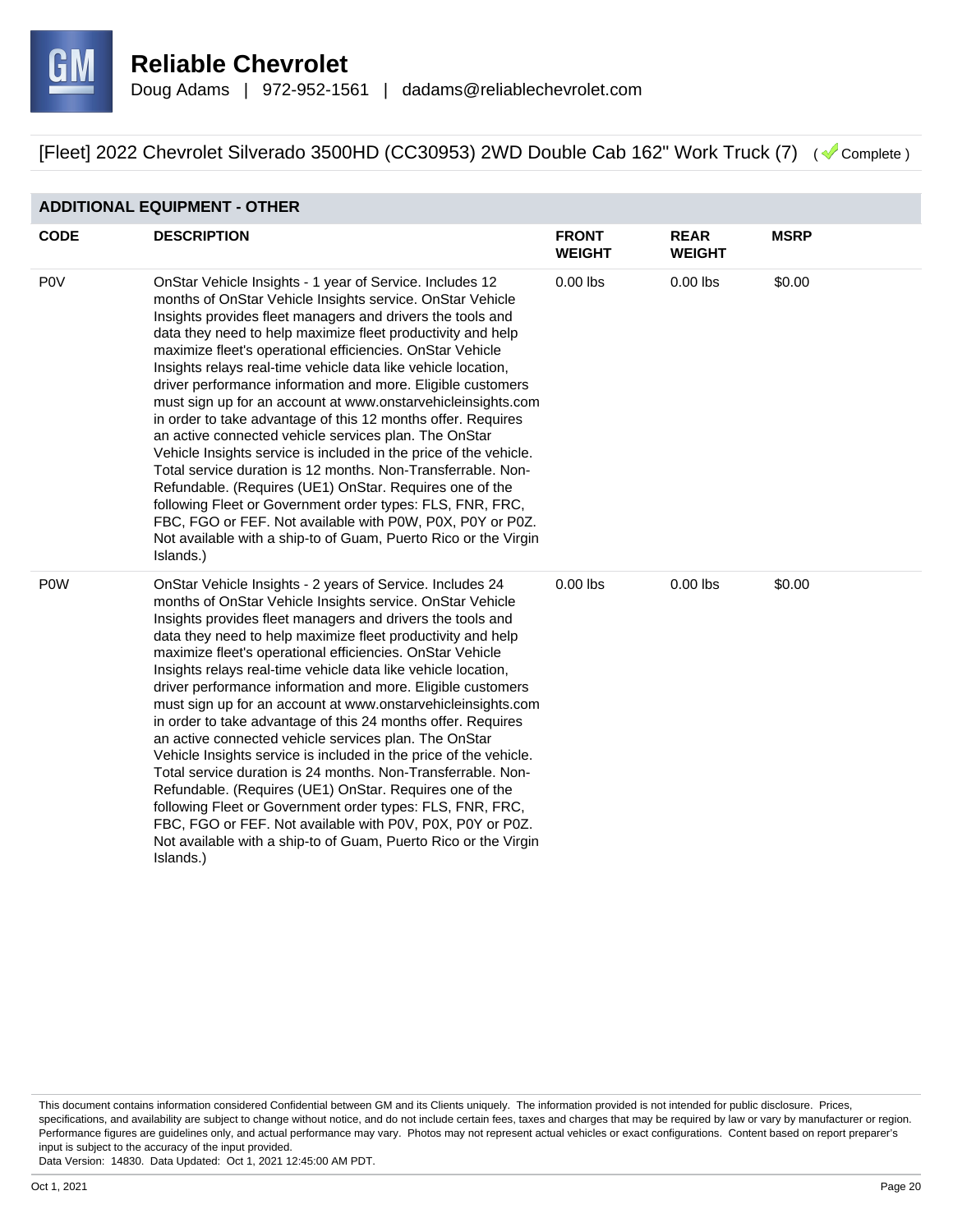

#### **ADDITIONAL EQUIPMENT - OTHER**

| <b>CODE</b>      | <b>DESCRIPTION</b>                                                                                                                                                                                                                                                                                                                                                                                                                                                                                                                                                                                                                                                                                                                                                                                                                                                                                                                                                                                                                                  | <b>FRONT</b><br><b>WEIGHT</b> | <b>REAR</b><br><b>WEIGHT</b> | <b>MSRP</b> |
|------------------|-----------------------------------------------------------------------------------------------------------------------------------------------------------------------------------------------------------------------------------------------------------------------------------------------------------------------------------------------------------------------------------------------------------------------------------------------------------------------------------------------------------------------------------------------------------------------------------------------------------------------------------------------------------------------------------------------------------------------------------------------------------------------------------------------------------------------------------------------------------------------------------------------------------------------------------------------------------------------------------------------------------------------------------------------------|-------------------------------|------------------------------|-------------|
| P <sub>0</sub> X | OnStar Vehicle Insights - 3 years of Service. Includes 36<br>months of OnStar Vehicle Insights service. OnStar Vehicle<br>Insights provides fleet managers and drivers the tools and<br>data they need to help maximize fleet productivity and help<br>maximize fleet's operational efficiencies. OnStar Vehicle<br>Insights relays real-time vehicle data like vehicle location,<br>driver performance information and more. Eligible customers<br>must sign up for an account at www.onstarvehicleinsights.com<br>in order to take advantage of this 36 months offer. Requires<br>an active connected vehicle services plan. The OnStar<br>Vehicle Insights service is included in the price of the vehicle.<br>Total service duration is 36 months. Non-Transferrable. Non-<br>Refundable. (Requires (UE1) OnStar. Requires one of the<br>following Fleet or Government order types: FLS, FNR, FRC,<br>FBC, FGO or FEF. Not available with P0V, P0W, P0Y or P0Z.<br>Not available with a ship-to of Guam, Puerto Rico or the Virgin<br>Islands.) | $0.00$ lbs                    | $0.00$ lbs                   | \$0.00      |
| P <sub>0</sub> Y | OnStar Vehicle Insights - 4 years of Service. Includes 48<br>months of OnStar Vehicle Insights service. OnStar Vehicle<br>Insights provides fleet managers and drivers the tools and<br>data they need to help maximize fleet productivity and help<br>maximize fleet's operational efficiencies. OnStar Vehicle<br>Insights relays real-time vehicle data like vehicle location,<br>driver performance information and more. Eligible customers<br>must sign up for an account at www.onstarvehicleinsights.com<br>in order to take advantage of this 48 months offer. Requires<br>an active connected vehicle services plan. The OnStar<br>Vehicle Insights service is included in the price of the vehicle.<br>Total service duration is 48 months. Non-Transferrable. Non-<br>Refundable. (Requires (UE1) OnStar. Requires one of the<br>following Fleet or Government order types: FLS, FNR, FRC,<br>FBC, FGO or FEF. Not available with P0V, P0W, P0X or P0Z.<br>Not available with a ship-to of Guam, Puerto Rico or the Virgin<br>Islands.) | $0.00$ lbs                    | $0.00$ lbs                   | \$0.00      |

This document contains information considered Confidential between GM and its Clients uniquely. The information provided is not intended for public disclosure. Prices, specifications, and availability are subject to change without notice, and do not include certain fees, taxes and charges that may be required by law or vary by manufacturer or region. Performance figures are guidelines only, and actual performance may vary. Photos may not represent actual vehicles or exact configurations. Content based on report preparer's input is subject to the accuracy of the input provided.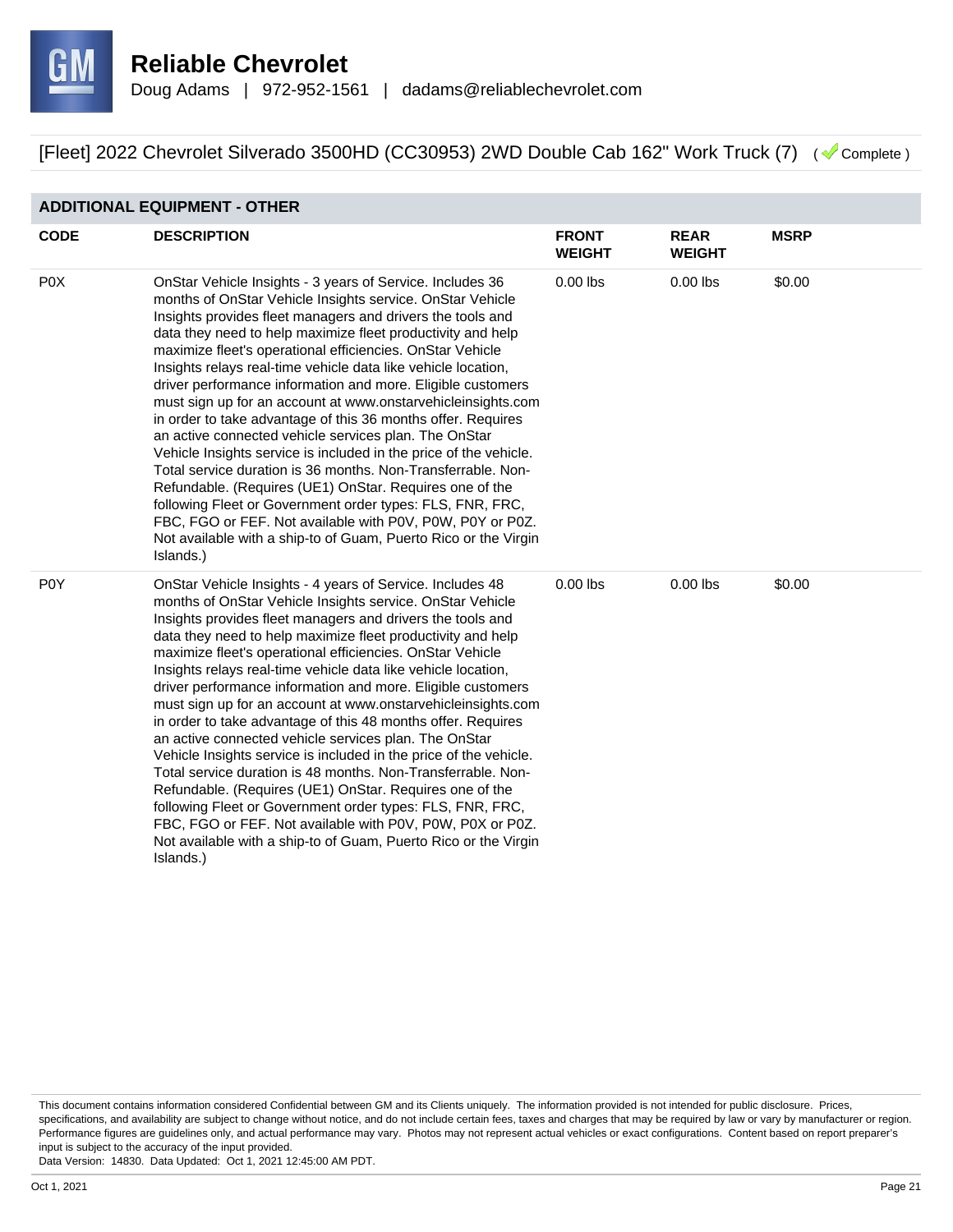

#### **ADDITIONAL EQUIPMENT - OTHER**

| <b>CODE</b>      | <b>DESCRIPTION</b>                                                                                                                                                                                                                                                                                                                                                                                                                                                                                                                                                                                                                                                                                                                                                                                                                                                                                                                                                                                                                                | <b>FRONT</b><br><b>WEIGHT</b> | <b>REAR</b><br><b>WEIGHT</b> | <b>MSRP</b> |
|------------------|---------------------------------------------------------------------------------------------------------------------------------------------------------------------------------------------------------------------------------------------------------------------------------------------------------------------------------------------------------------------------------------------------------------------------------------------------------------------------------------------------------------------------------------------------------------------------------------------------------------------------------------------------------------------------------------------------------------------------------------------------------------------------------------------------------------------------------------------------------------------------------------------------------------------------------------------------------------------------------------------------------------------------------------------------|-------------------------------|------------------------------|-------------|
| P <sub>0</sub> Z | OnStar Vehicle Insights - 5 years of Service. Includes 60<br>months of OnStar Vehicle Insights service. OnStar Vehicle<br>Insights provides fleet managers and drivers the tools and<br>data they need to help maximize fleet productivity and help<br>maximize fleet's operational efficiencies. OnStar Vehicle<br>Insights relays real-time vehicle data like vehicle location,<br>driver performance information and more. Eligible customers<br>must sign up for an account at www.onstarvehicleinsights.com<br>in order to take advantage of this 60 months offer. Requires<br>an active connected vehicle services plan. The OnStar<br>Vehicle Insights service is included in the price of the vehicle.<br>Total service duration is 60 months. Non-Transferrable. Non-<br>Refundable. (Requires (UE1) OnStar. Requires one of the<br>following Fleet or Government order types: FLS, FNR, FRC,<br>FBC, FGO or FEF. Not available on P0V, P0W, P0X or P0Y.<br>Not available with a ship-to of Guam, Puerto Rico or the Virgin<br>Islands.) | $0.00$ lbs                    | $0.00$ lbs                   | \$0.00      |
| P <sub>1R</sub>  | OnStar Additional 9 months of OnStar Assurance for Tier3<br>Fleets. Provides 9 months of OnStar Assurance service in<br>addition to the 3 months of complimentary Safety & Security<br>coverage that is included in the price of the vehicle. Total<br>Fleet OnStar Safety & Security service duration is 3 months<br>and 9 months of OnStar Assurance. (Requires (UE1) OnStar.<br>Requires one of the following Fleet or Government order<br>types: FLS, FNR, FRC, FBC, FGO or FEF. Not available with<br>P0J, P0K, P0L, R7Z, P1S, P1T or P1U. Not available with a<br>ship-to of Guam, Puerto Rico or the Virgin Islands.)                                                                                                                                                                                                                                                                                                                                                                                                                      | $0.00$ lbs                    | $0.00$ lbs                   | \$0.00      |
| P <sub>1</sub> S | OnStar Additional 21 months of OnStar Assurance for Tier3<br>Fleets. Provides 21 months of OnStar Assurance service in<br>addition to the 3 months of complimentary Safety & Security<br>coverage that is included in the price of the vehicle. Total<br>Fleet OnStar Safety & Security service duration is 3 months<br>and 21 months of OnStar Assurance. (Requires (UE1)<br>OnStar. Requires one of the following Fleet or Government<br>order types: FLS, FNR, FRC, FBC, FGO or FEF. Not available<br>with P0J, P0K, P0L, R7Z, P1R, P1T or P1U. Not available<br>with a ship-to of Guam, Puerto Rico or the Virgin Islands.)                                                                                                                                                                                                                                                                                                                                                                                                                   | $0.00$ lbs                    | $0.00$ lbs                   | \$0.00      |

This document contains information considered Confidential between GM and its Clients uniquely. The information provided is not intended for public disclosure. Prices, specifications, and availability are subject to change without notice, and do not include certain fees, taxes and charges that may be required by law or vary by manufacturer or region. Performance figures are guidelines only, and actual performance may vary. Photos may not represent actual vehicles or exact configurations. Content based on report preparer's input is subject to the accuracy of the input provided.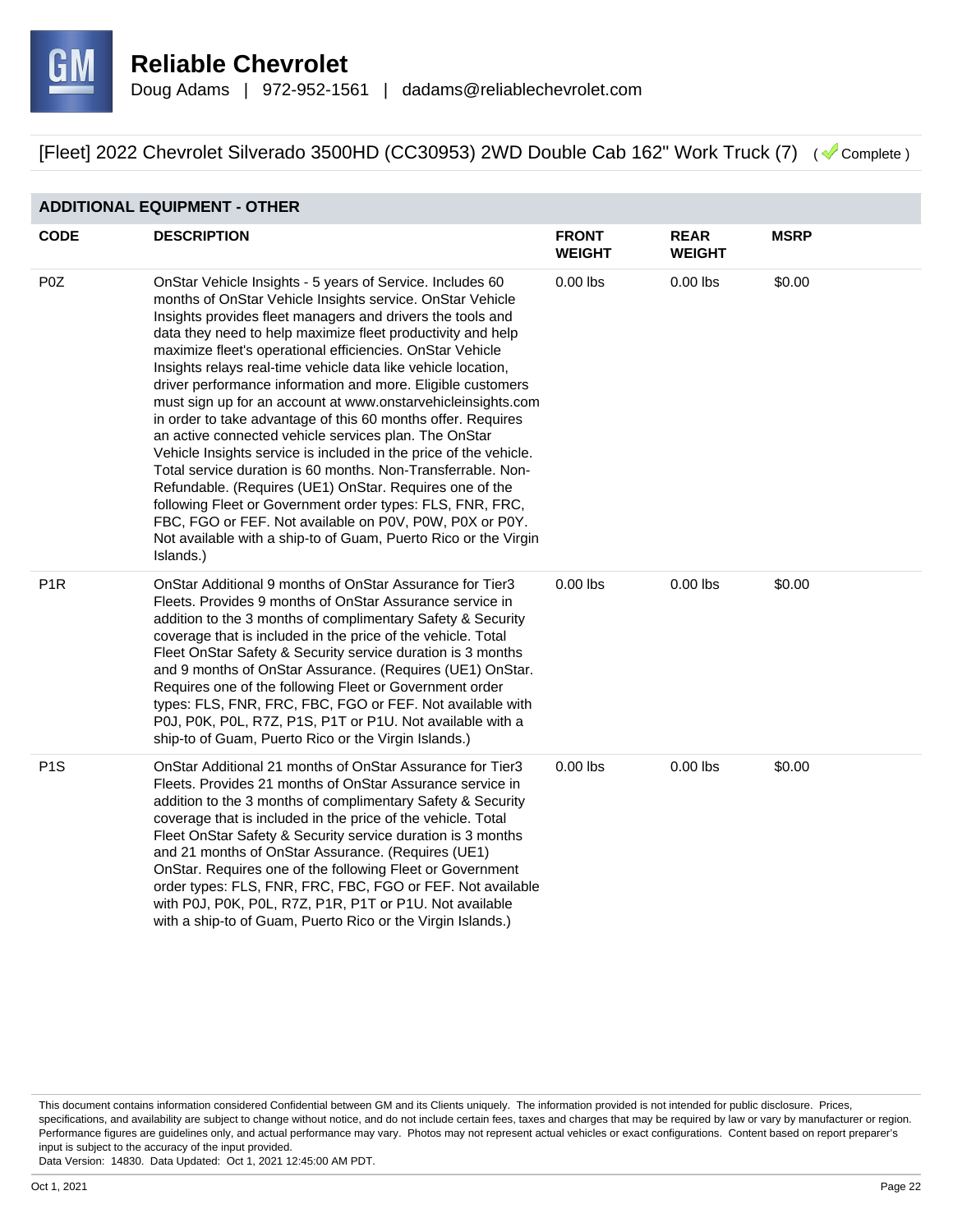

#### **ADDITIONAL EQUIPMENT - OTHER**

| <b>CODE</b>      | <b>DESCRIPTION</b>                                                                                                                                                                                                                                                                                                                                                                                                                                                                                                                                                                                                              | <b>FRONT</b><br><b>WEIGHT</b> | <b>REAR</b><br><b>WEIGHT</b> | <b>MSRP</b> |
|------------------|---------------------------------------------------------------------------------------------------------------------------------------------------------------------------------------------------------------------------------------------------------------------------------------------------------------------------------------------------------------------------------------------------------------------------------------------------------------------------------------------------------------------------------------------------------------------------------------------------------------------------------|-------------------------------|------------------------------|-------------|
| P <sub>1</sub> T | OnStar Additional 33 months of OnStar Assurance for Tier3<br>Fleets. Provides 33 months of OnStar Assurance service in<br>addition to the 3 months of complimentary Safety & Security<br>coverage that is included in the price of the vehicle. Total<br>Fleet OnStar Safety & Security service duration is 3 months<br>and 33 months of OnStar Assurance. (Requires (UE1)<br>OnStar. Requires one of the following Fleet or Government<br>order types: FLS, FNR, FRC, FBC, FGO or FEF. Not available<br>with P0J, P0K, P0L, R7Z, P1R, P1S or P1U. Not available<br>with a ship-to of Guam, Puerto Rico or the Virgin Islands.) | $0.00$ lbs                    | $0.00$ lbs                   | \$0.00      |
| P <sub>1U</sub>  | OnStar Additional 45 months of OnStar Assurance for Tier3<br>Fleets. Provides 45 months of OnStar Assurance service in<br>addition to the 3 months of complimentary Safety & Security<br>coverage that is included in the price of the vehicle. Total<br>Fleet OnStar Safety & Security service duration is 3 months<br>and 45 months of OnStar Assurance. (Requires (UE1)<br>OnStar. Requires one of the following Fleet or Government<br>order types: FLS, FNR, FRC, FBC, FGO or FEF. Not available<br>with P0J, P0K, P0L, R7Z, P1R, P1S or P1T. Not available<br>with a ship-to of Guam, Puerto Rico or the Virgin Islands.) | $0.00$ lbs                    | $0.00$ lbs                   | \$0.00      |
| PR <sub>6</sub>  | SiriusXM Radio Additional 9 months of the SiriusXM Platinum<br>Plan. Includes 150 channels of commercial-free music plus<br>every major sport and the biggest names in entertainment,<br>news and comedy in vehicle plus 9 months of listening on the<br>SiriusXM app or online in addition to the 3 months of Platinum<br>Plan trial service that is included in the price of the vehicle.<br>Total service duration is 12 months. Non-Transferrable. Non-<br>Refundable. (Requires (U2K) SiriusXM Radio and a Fleet<br>order type. Not available with FDR order types, PR7 or PR8.<br>Not available in AK, HI, PR and VI.)    | $0.00$ lbs                    | $0.00$ lbs                   | \$0.00      |
| PR7              | SiriusXM Radio Additional 21 months of the SiriusXM<br>Platinum Plan. Includes 150 channels of commercial-free<br>music plus every major sport and the biggest names in<br>entertainment, news and comedy in vehicle plus 21 months of<br>listening on the SiriusXM app or online in addition to the 3<br>months of Platinum Plan trial service that is included in the<br>price of the vehicle. Total service duration is 24 months. Non-<br>Transferrable. Non-Refundable. (Requires (U2K) SiriusXM<br>Radio and a Fleet order type. Not available with FDR order<br>types, PR6 or PR8. Not available in AK, HI, PR and VI.)  | $0.00$ lbs                    | $0.00$ lbs                   | \$0.00      |

This document contains information considered Confidential between GM and its Clients uniquely. The information provided is not intended for public disclosure. Prices, specifications, and availability are subject to change without notice, and do not include certain fees, taxes and charges that may be required by law or vary by manufacturer or region. Performance figures are guidelines only, and actual performance may vary. Photos may not represent actual vehicles or exact configurations. Content based on report preparer's input is subject to the accuracy of the input provided.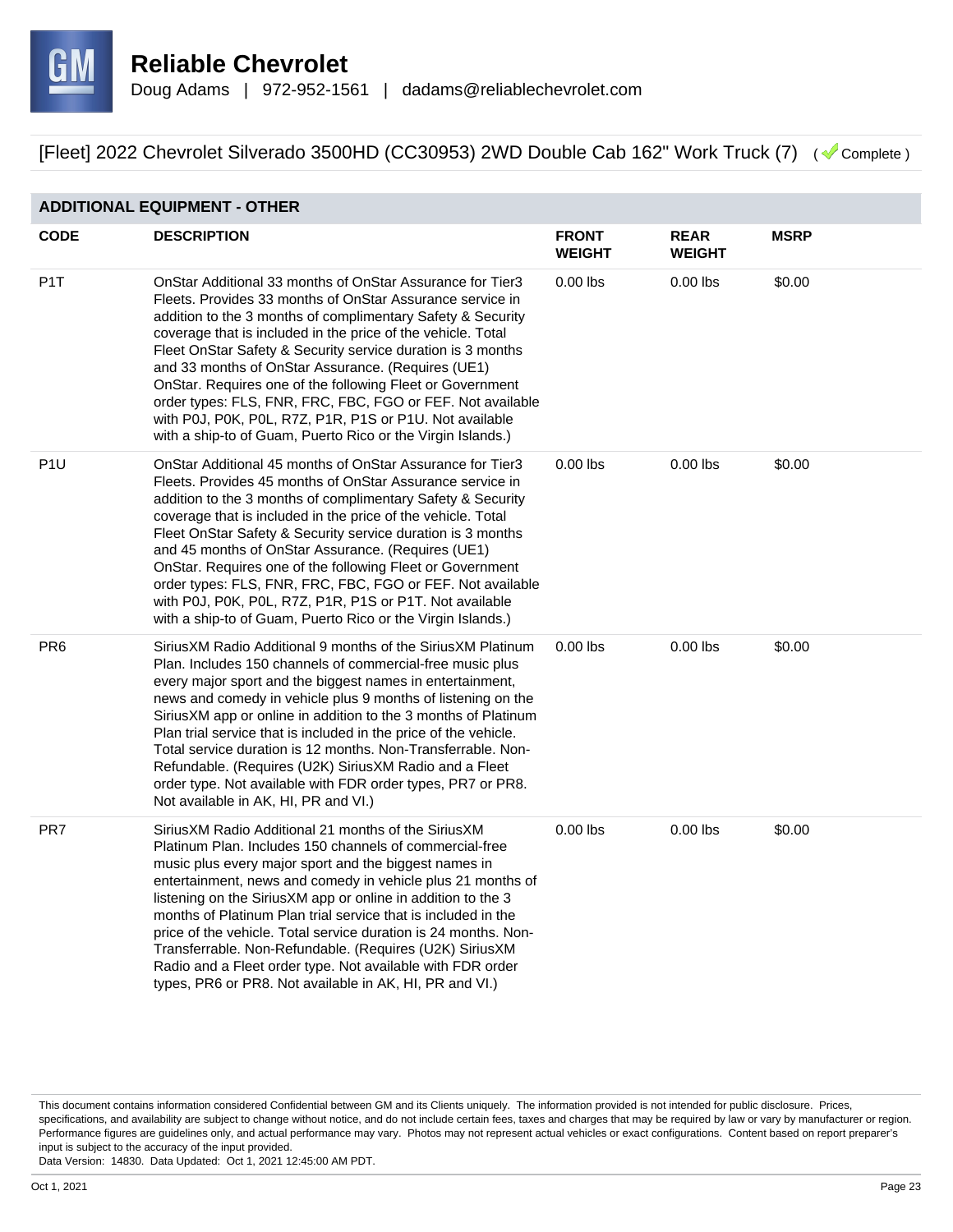

#### **ADDITIONAL EQUIPMENT - OTHER**

| <b>CODE</b>            | <b>DESCRIPTION</b>                                                                                                                                                                                                                                                                                                                                                                                                                                                                                                                                                                                                               | <b>FRONT</b><br><b>WEIGHT</b> | <b>REAR</b><br><b>WEIGHT</b> | <b>MSRP</b> |
|------------------------|----------------------------------------------------------------------------------------------------------------------------------------------------------------------------------------------------------------------------------------------------------------------------------------------------------------------------------------------------------------------------------------------------------------------------------------------------------------------------------------------------------------------------------------------------------------------------------------------------------------------------------|-------------------------------|------------------------------|-------------|
| PR <sub>8</sub>        | Sirius XM Radio Additional 33 months of the Sirius XM<br>Platinum Plan. Includes 150 channels of commercial-free<br>music plus every major sport and the biggest names in<br>entertainment, news and comedy in vehicle plus 33 months of<br>listening on the SiriusXM app or online in addition to the 3<br>months of Platinum Plan trial service that is included in the<br>price of the vehicle. Total service duration is 36 months. Non-<br>Transferrable. Non-Refundable. (Requires (U2K) SiriusXM<br>Radio and a Fleet order type. Not available with FDR order<br>types, PR6 or PR7. Not available in AK, HI, PR and VI.) | $0.00$ lbs                    | $0.00$ lbs                   | \$0.00      |
| R7Z                    | OnStar Additional 57 months of OnStar Assurance for Tier3<br>Fleets. Provides 57 months of OnStar Assurance service in<br>addition to the 3 months of complimentary Safety & Security<br>coverage that is included in the price of the vehicle. Total<br>Fleet OnStar Safety & Security service duration is 3 months<br>and 57 months of OnStar Assurance. (Requires (UE1)<br>OnStar. Requires one of the following Fleet or Government<br>order types: FLS, FNR, FRC, FBC, FGO or FEF. Not available<br>with P0J, P0K, P0L, P1R, P1S, P1T or P1U. Not available<br>with a ship-to of Guam, Puerto Rico or the Virgin Islands.)  | $0.00$ lbs                    | $0.00$ lbs                   | \$0.00      |
| R9Y                    | Fleet Free Maintenance Credit. This option code provides a<br>credit in lieu of the free oil changes, tire rotations and<br>inspections for one maintenance service during 1st year of<br>ownership. The invoice will detail the applicable credit. The<br>customer will be responsible for all oil change, tire rotations<br>and inspections costs for this vehicle. (Requires one of the<br>following Fleet order types: FBC, FBN, FCA, FCN, FEF, FLS,<br>FNR or FRC. Not available with FDR or FGO order types.)<br>*CREDIT*                                                                                                  | $0.00$ lbs                    | $0.00$ lbs                   | (\$45.00)   |
| VQ1                    | <b>Fleet Processing Option</b>                                                                                                                                                                                                                                                                                                                                                                                                                                                                                                                                                                                                   | $0.00$ lbs                    | $0.00$ lbs                   | \$0.00      |
| VQ <sub>2</sub>        | <b>Fleet Processing Option</b>                                                                                                                                                                                                                                                                                                                                                                                                                                                                                                                                                                                                   | $0.00$ lbs                    | $0.00$ lbs                   | \$0.00      |
| VQ3                    | <b>Fleet Processing Option</b>                                                                                                                                                                                                                                                                                                                                                                                                                                                                                                                                                                                                   | $0.00$ lbs                    | $0.00$ lbs                   | \$0.00      |
| <b>SHIP THRU CODES</b> |                                                                                                                                                                                                                                                                                                                                                                                                                                                                                                                                                                                                                                  |                               |                              |             |
| <b>CODE</b>            | <b>DESCRIPTION</b>                                                                                                                                                                                                                                                                                                                                                                                                                                                                                                                                                                                                               | <b>FRONT</b><br><b>WEIGHT</b> | <b>REAR</b><br><b>WEIGHT</b> | <b>MSRP</b> |
| <b>TCE</b>             | Ship Thru, for Orders with (CGN) Spray-on Bedliner,<br>Produced in Flint Assembly and shipped to Auto Truck Group,<br>Roanoke, IN and returned to Ft. Wayne Assembly for shipping<br>to final destination (Requires (CGN) Chevytec spray-on<br>bedliner. Not available with any other Ship Thru code.)                                                                                                                                                                                                                                                                                                                           | $0.00$ lbs                    | $0.00$ lbs                   | \$0.00      |

This document contains information considered Confidential between GM and its Clients uniquely. The information provided is not intended for public disclosure. Prices, specifications, and availability are subject to change without notice, and do not include certain fees, taxes and charges that may be required by law or vary by manufacturer or region. Performance figures are guidelines only, and actual performance may vary. Photos may not represent actual vehicles or exact configurations. Content based on report preparer's input is subject to the accuracy of the input provided.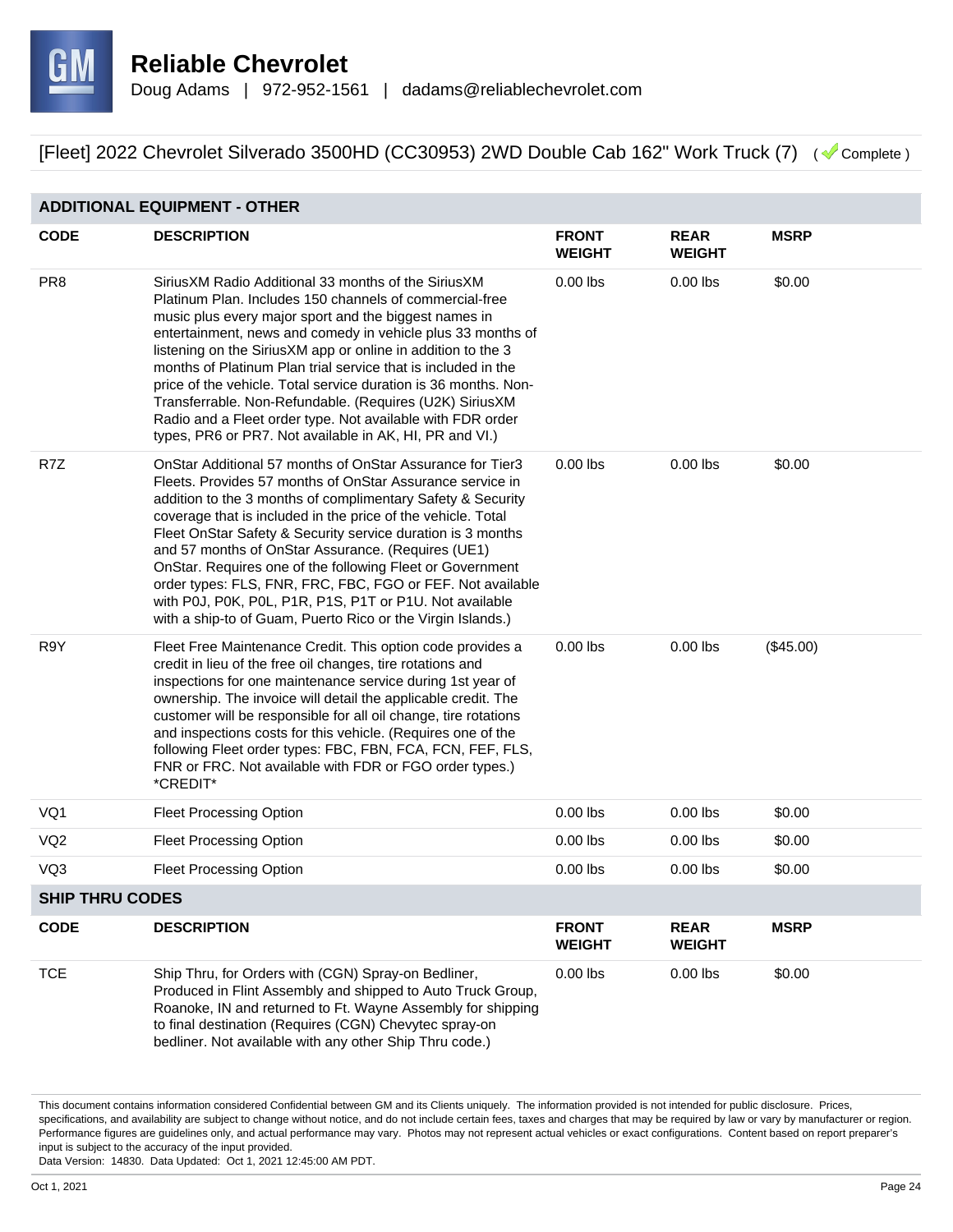

| <b>SHIP THRU CODES</b> |                                                                                                                                                                                                                                                                                                            |                               |                              |             |  |
|------------------------|------------------------------------------------------------------------------------------------------------------------------------------------------------------------------------------------------------------------------------------------------------------------------------------------------------|-------------------------------|------------------------------|-------------|--|
| <b>CODE</b>            | <b>DESCRIPTION</b>                                                                                                                                                                                                                                                                                         | <b>FRONT</b><br><b>WEIGHT</b> | <b>REAR</b><br><b>WEIGHT</b> | <b>MSRP</b> |  |
| <b>TCH</b>             | Ship Thru, for Orders with (CGN) Spray-on Bedliner,<br>Produced in Flint Assembly and shipped to Reading Truck<br>Equipment, Pontiac, MI and returned to Flint Assembly for<br>shipping to final destination (Requires (CGN) Chevytec spray-<br>on bedliner. Not available with any other Ship Thru code.) | $0.00$ lbs                    | $0.00$ lbs                   | \$0.00      |  |
| <b>TCL</b>             | Ship Thru, Produced in Flint Assembly and shipped to Kerr<br>Industries, Warren, MI. Returned to Flint Assembly for<br>shipping to final destination.                                                                                                                                                      | $0.00$ lbs                    | $0.00$ lbs                   | \$0.00      |  |
| <b>TDE</b>             | Ship Thru, Produced in Flint Assembly and shipped to Monroe<br>Truck Equipment, MI, Then to TK Services, AK for shipping to<br>final destination                                                                                                                                                           | $0.00$ lbs                    | $0.00$ lbs                   | \$0.00      |  |
| <b>TVY</b>             | Ship Thru, Produced and shipped to Anchorage VDC then to<br>TK Services and returned to Anchorage VDC for shipping to<br>final destination (Available only to orders with a final Ship-To<br>Code for State of Alaska Dealers only)                                                                        | $0.00$ lbs                    | $0.00$ lbs                   | \$0.00      |  |
| TZS                    | Ship Thru, Produced in Flint Assembly and shipped to Alt.<br>Fuel Innovations LLC, Kansas City, MO. Returned to Fairfax<br>Assembly for shipping to final destination                                                                                                                                      | $0.00$ lbs                    | $0.00$ lbs                   | \$0.00      |  |
| <b>VCB</b>             | Ship Thru, Produced in Flint Assembly and shipped to Monroe<br>Truck Equipment in Flint. Returned to Flint Assembly for<br>shipping to final destination.                                                                                                                                                  | $0.00$ lbs                    | $0.00$ lbs                   | \$0.00      |  |
| <b>VDB</b>             | Ship Thru, Produced in Flint Assembly and shipped to Empire<br>Emergency Apparatus, Niagara Falls, NY. Returned to Flint<br>Assembly for shipping to final destination.                                                                                                                                    | $0.00$ lbs                    | $0.00$ lbs                   | \$0.00      |  |
| <b>VDF</b>             | Ship Thru, Produced in Flint Assembly and shipped to ECO<br>Vehicle Systems, Union City, IN. Returned to FT. Wayne<br>Assembly for shipping to final destination.                                                                                                                                          | $0.00$ lbs                    | $0.00$ lbs                   | \$0.00      |  |
| <b>VEW</b>             | Ship Thru, Produced in Flint Assembly and shipped to<br>Canfield Equipment in Warren, MI. Returned to Lansing Delta<br>for shipping to final destination.                                                                                                                                                  | $0.00$ lbs                    | $0.00$ lbs                   | \$0.00      |  |
| <b>VFW</b>             | Ship Thru, Produced in Flint Assembly and shipped to NBC<br>Truck Equipment Roseville, MI. Returned to Flint Assembly for<br>shipping to final destination.                                                                                                                                                | $0.00$ lbs                    | $0.00$ lbs                   | \$0.00      |  |
| <b>VHR</b>             | Ship Thru, Produced in Flint Assembly and shipped to<br>Reading Equipment and Distribution Pontiac, MI. Returned to<br>Lansing Delta for shipping to final destination.                                                                                                                                    | $0.00$ lbs                    | $0.00$ lbs                   | \$0.00      |  |

This document contains information considered Confidential between GM and its Clients uniquely. The information provided is not intended for public disclosure. Prices, specifications, and availability are subject to change without notice, and do not include certain fees, taxes and charges that may be required by law or vary by manufacturer or region. Performance figures are guidelines only, and actual performance may vary. Photos may not represent actual vehicles or exact configurations. Content based on report preparer's input is subject to the accuracy of the input provided.